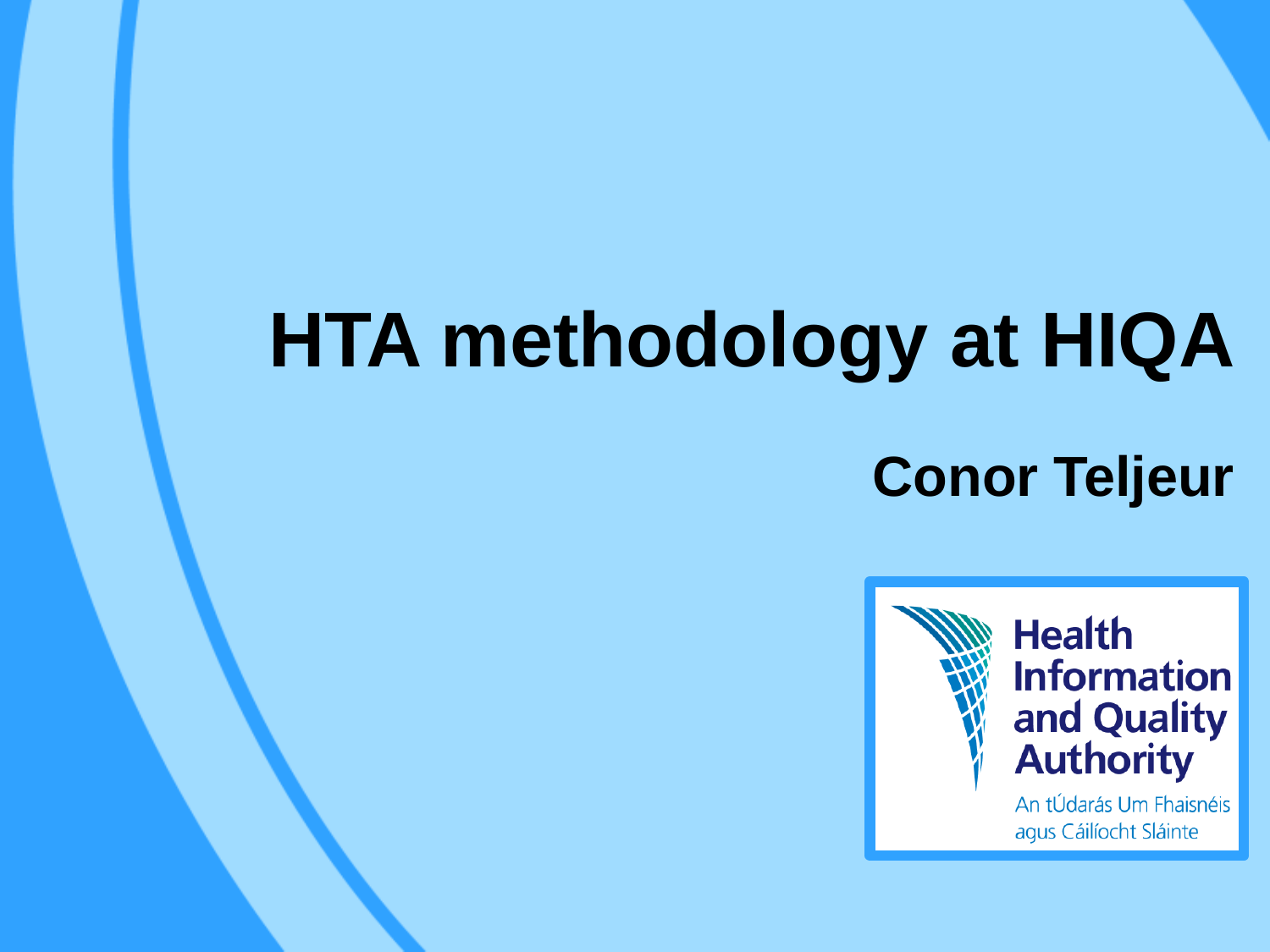# **What is HTA?**

"**Health technology assessment (HTA)** is a multidisciplinary process that summarises information about the medical, social, economic and ethical issues related to the use of a health technology in a systematic, transparent, unbiased, robust manner. Its aim is to inform the formulation of safe, effective, health policies that are patient focused and seek to achieve best value." (EUnetHTA)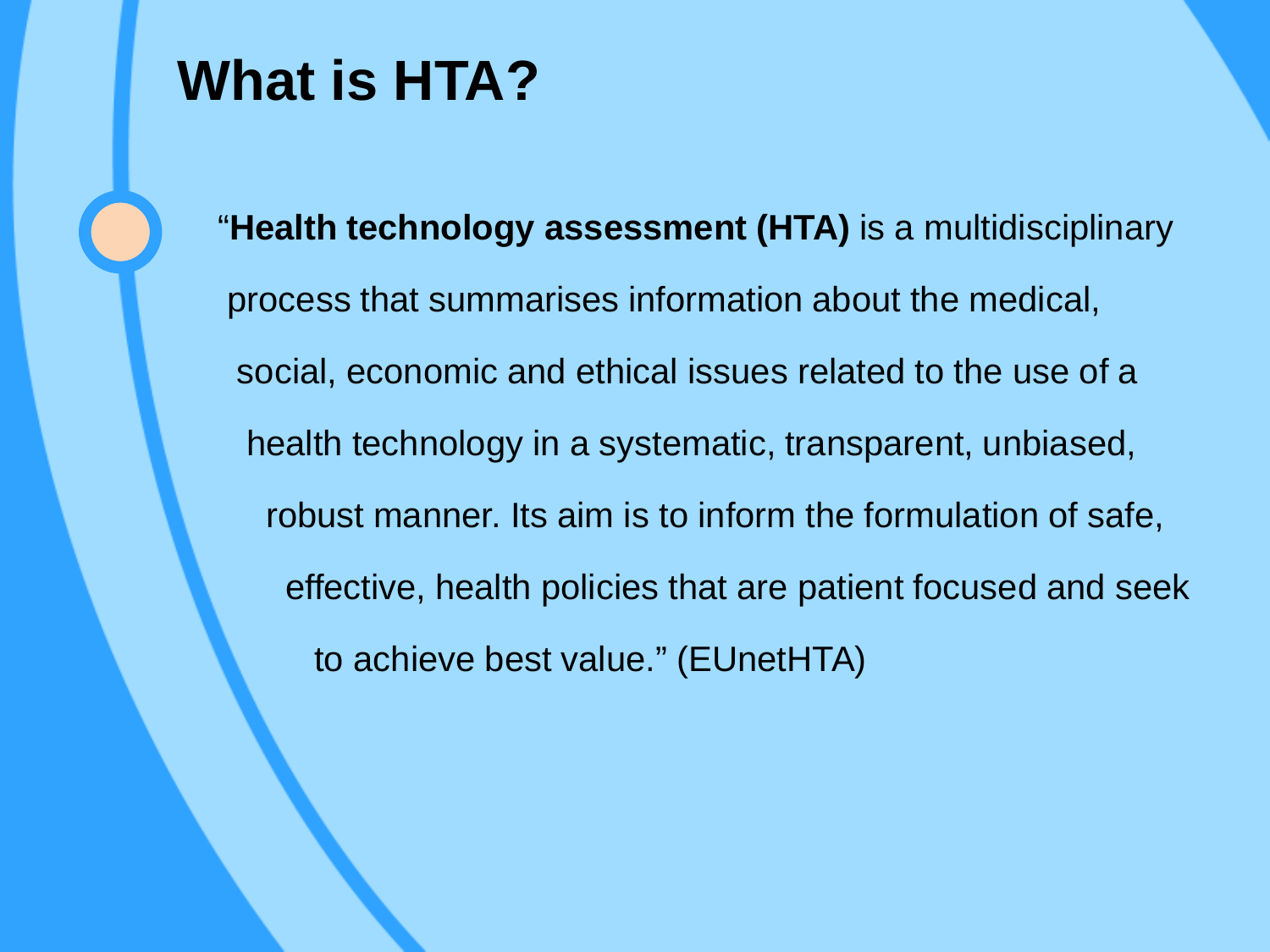# **Timeline of HTA**

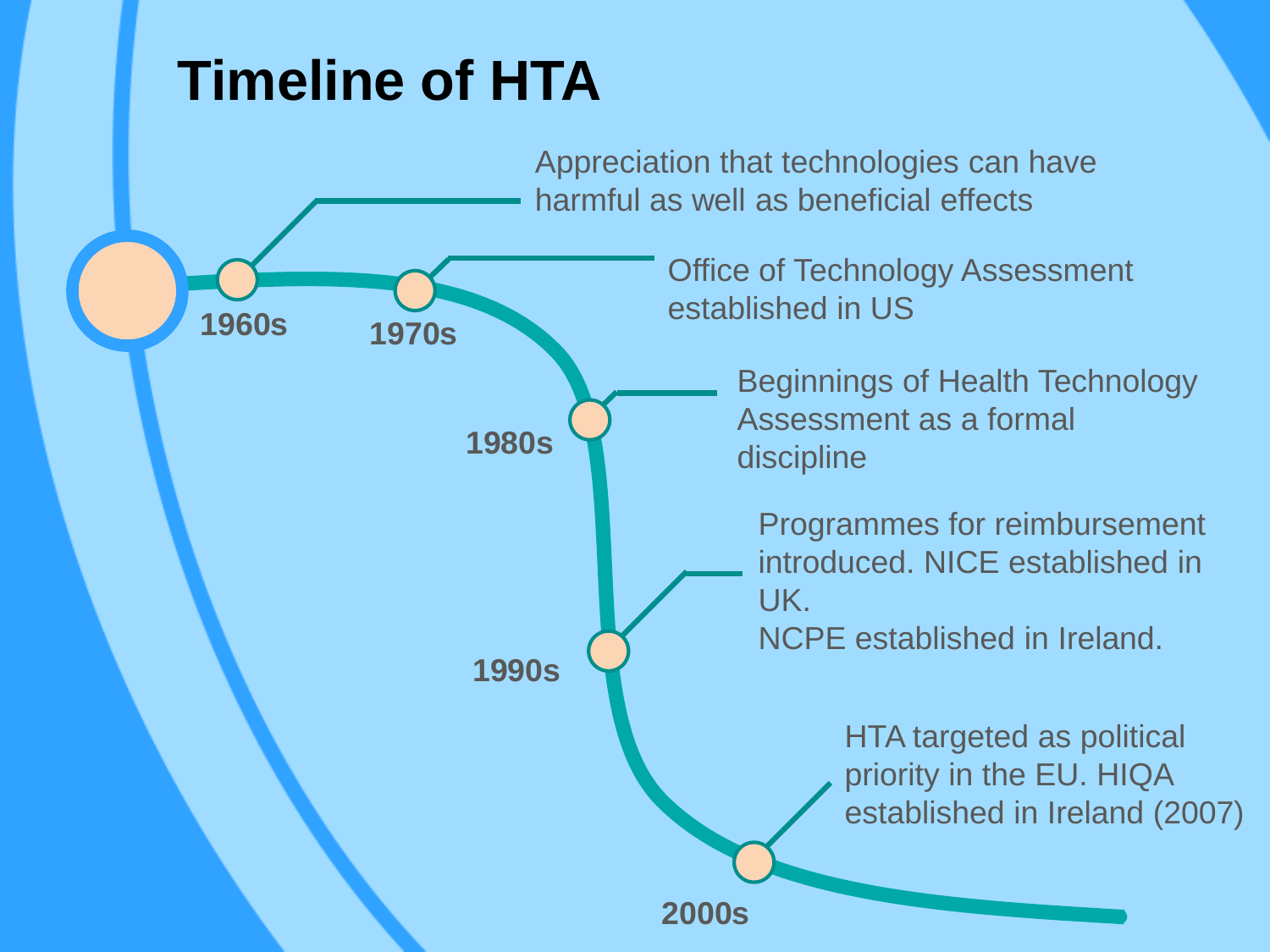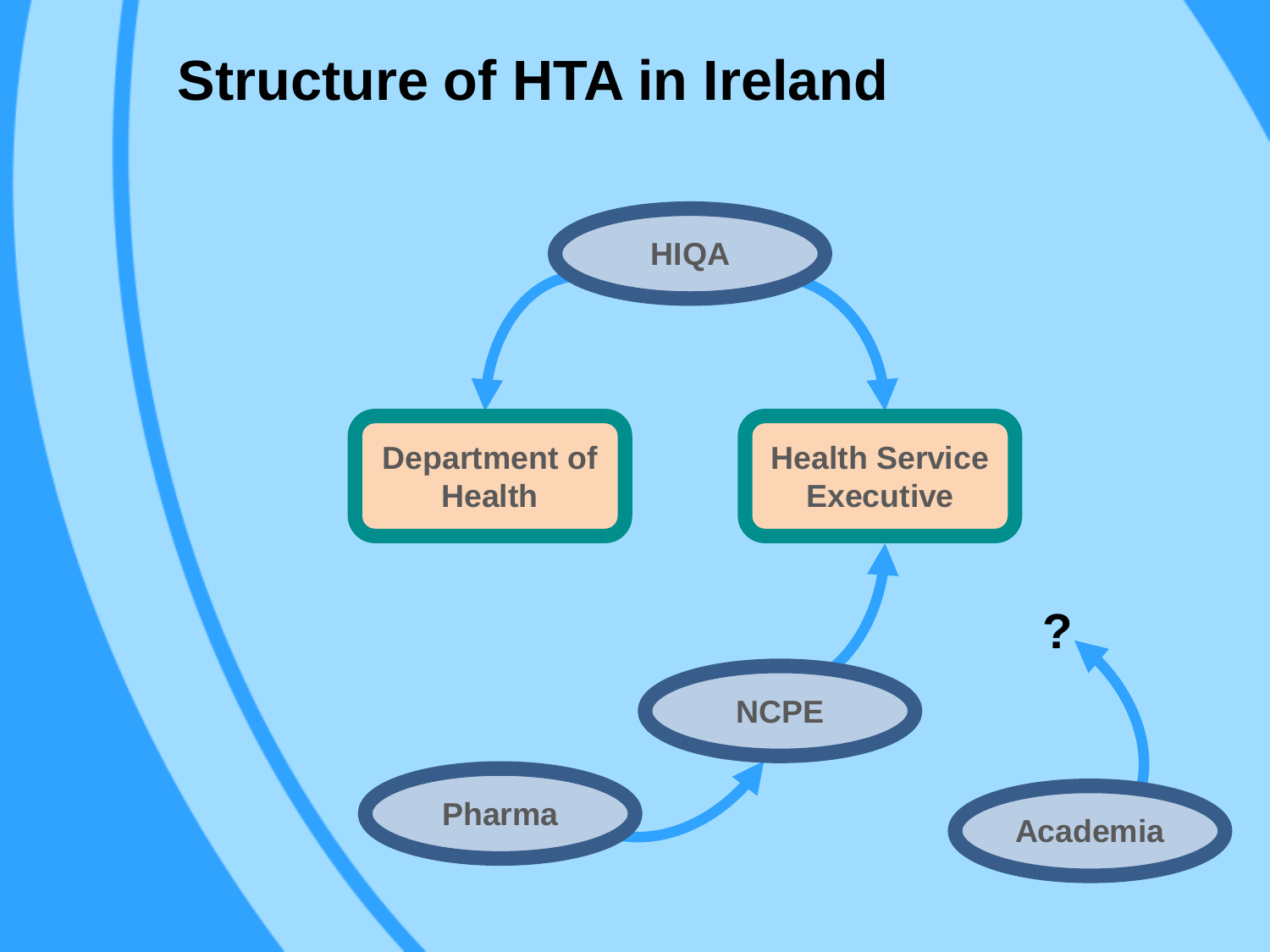# **Who are HIQA?**

The Health Information and Quality Authority is an independent authority established to drive high-quality and safe care for people using our health and social care services in Ireland.

 HIQA has a remit to evaluate the clinical and cost-effectiveness of health technologies (including drugs) and to provide advice arising out of the evaluation to the Minister and the HSE. HIQA has about 240 staff, ~6 in HTA.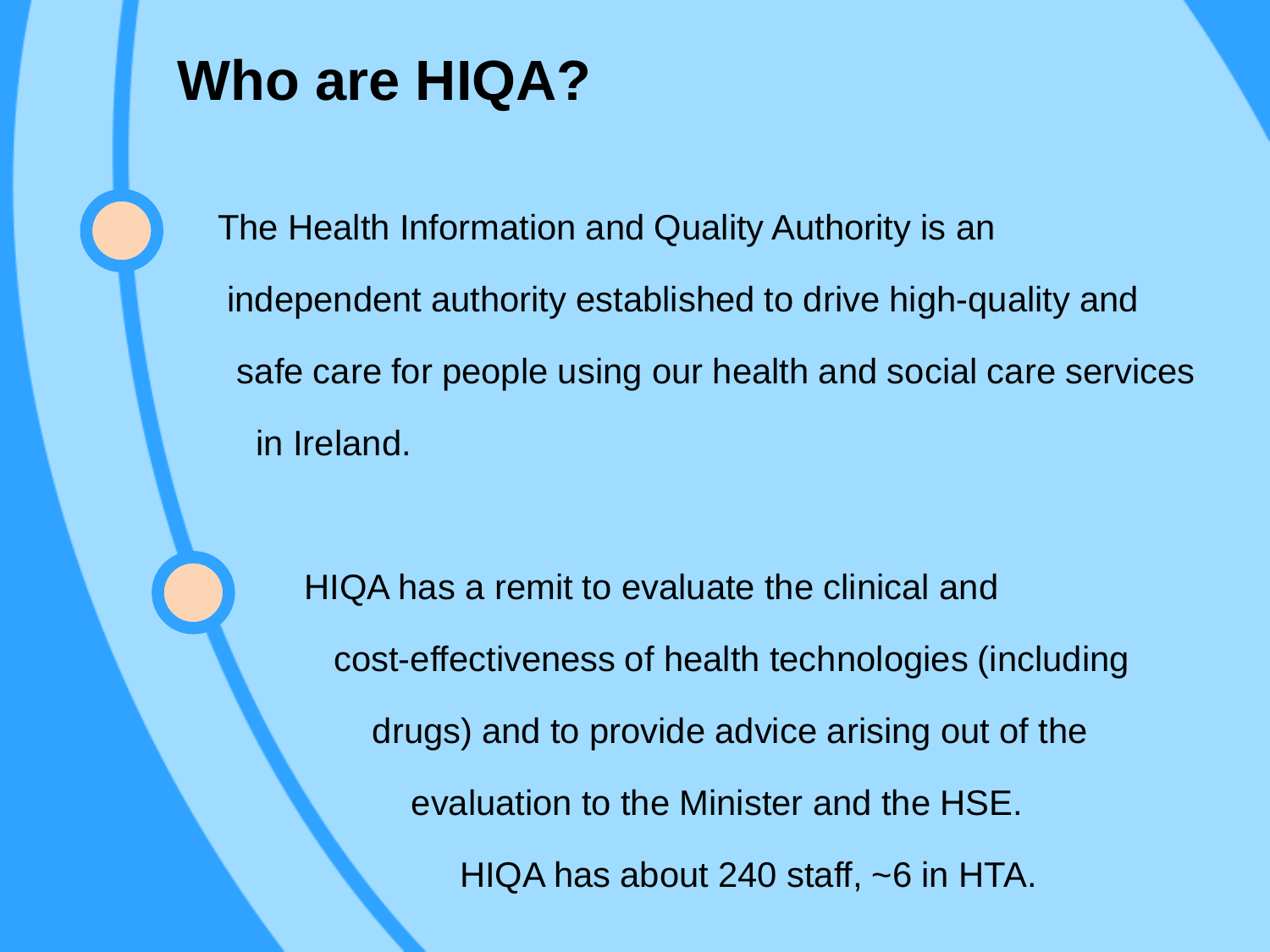

# **What do we do?**

Health technology assessment

Develop national methodological guidelines

Support the development of national clinical guidelines

International collaboration (EUnetHTA, HTAi, HTAN, INAHTA, ISPOR…)

Support capacity enhancement across the health sector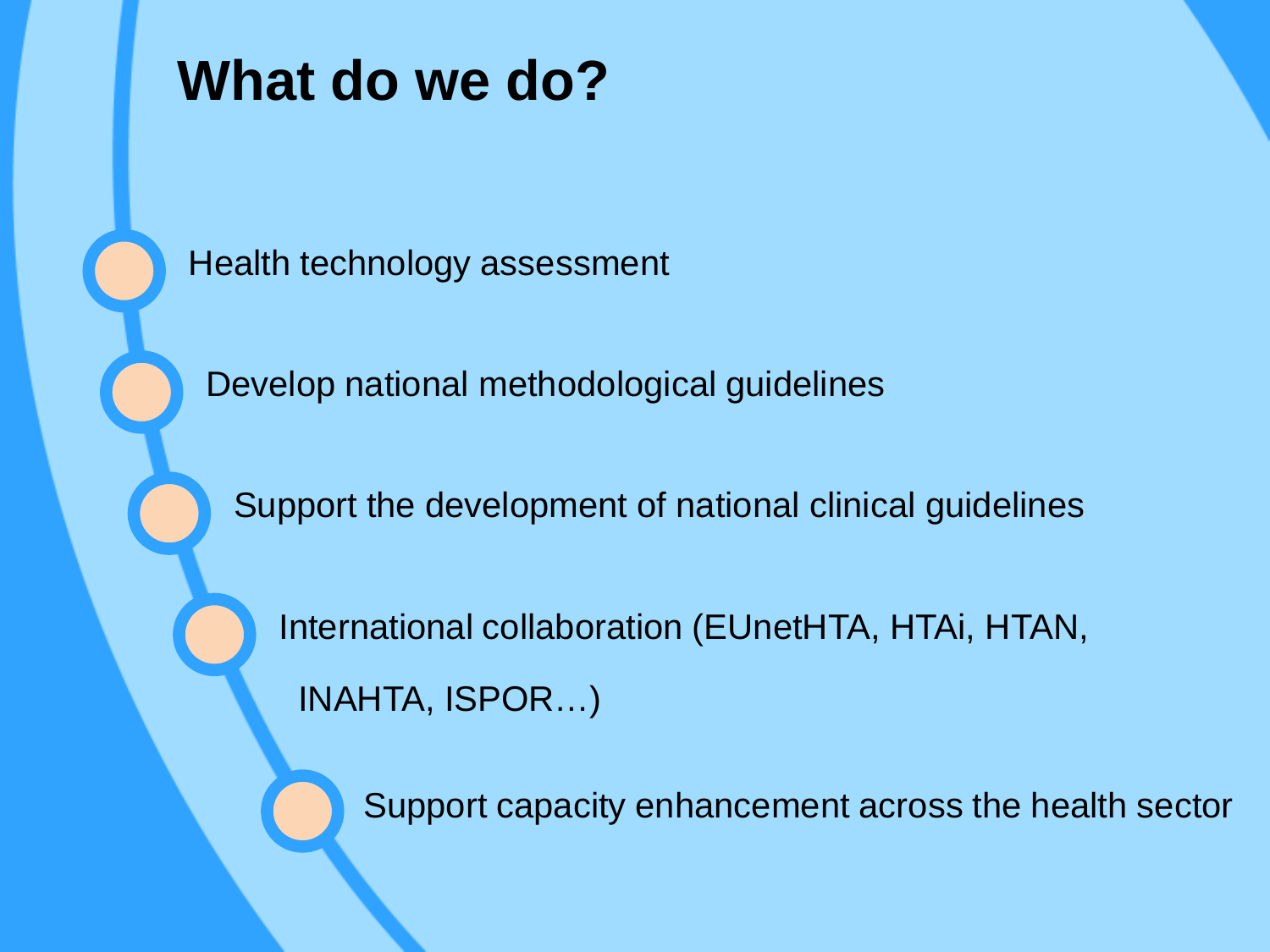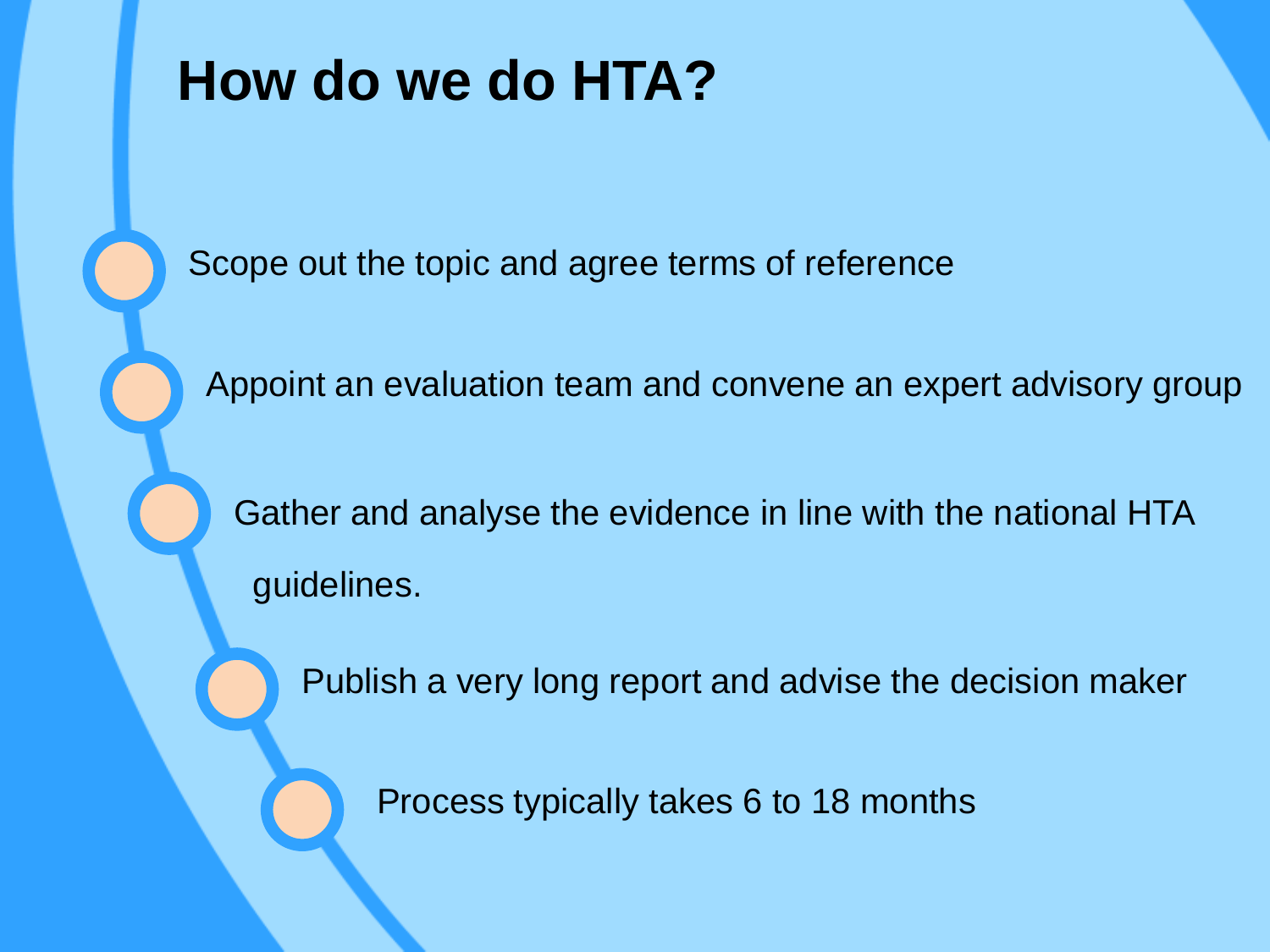# **Is that it?**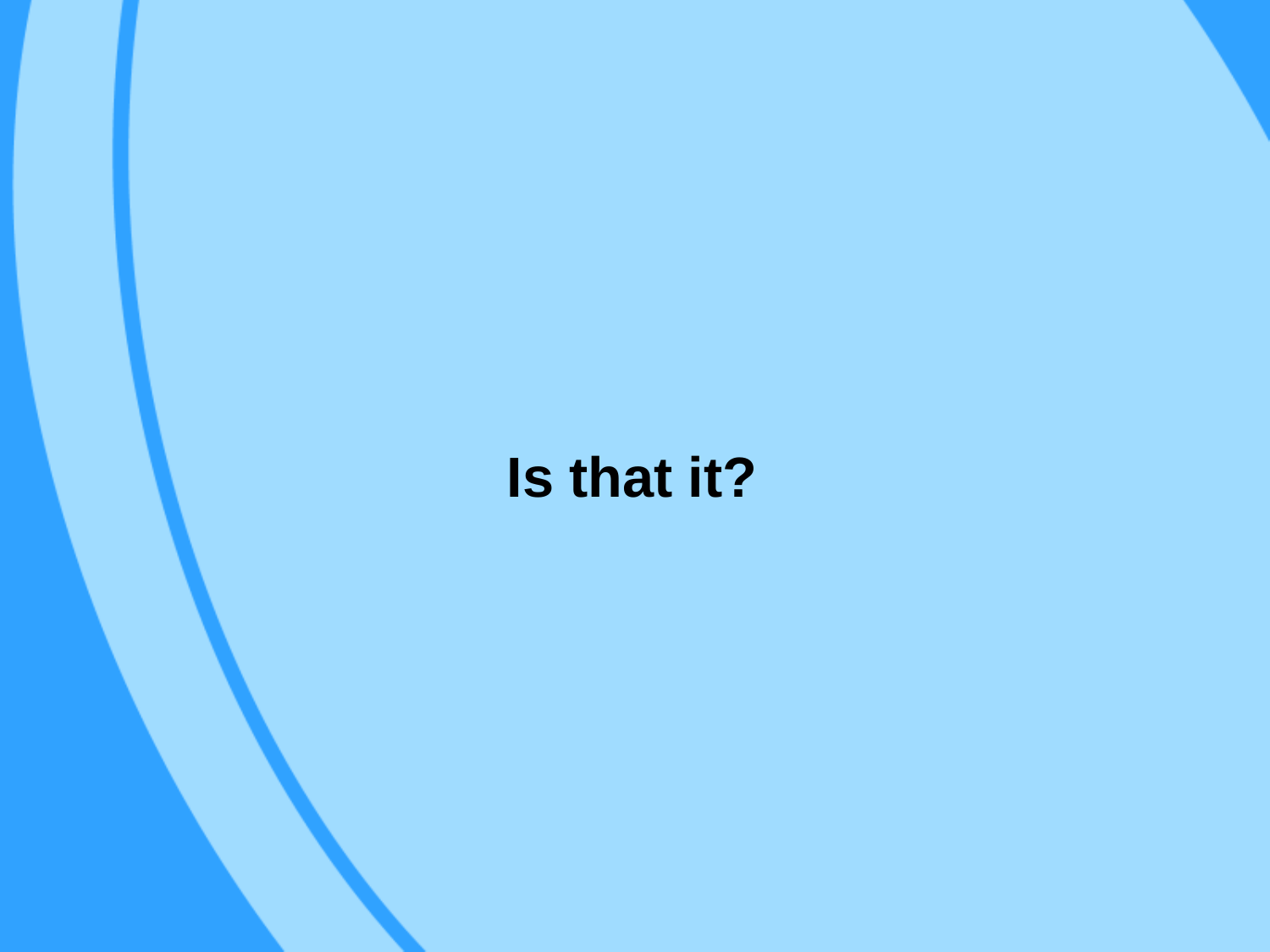

# **HTA guidelines**

We are responsible for writing the national HTA guidelines.

 The content is developed by reviewing best practice and is in line with the EUnetHTA guidelines.

 The suite of guidelines includes: economic evaluation, budget impact analysis, clinical effectiveness, stakeholder engagement, and retrieval and interpretation of economic evaluations.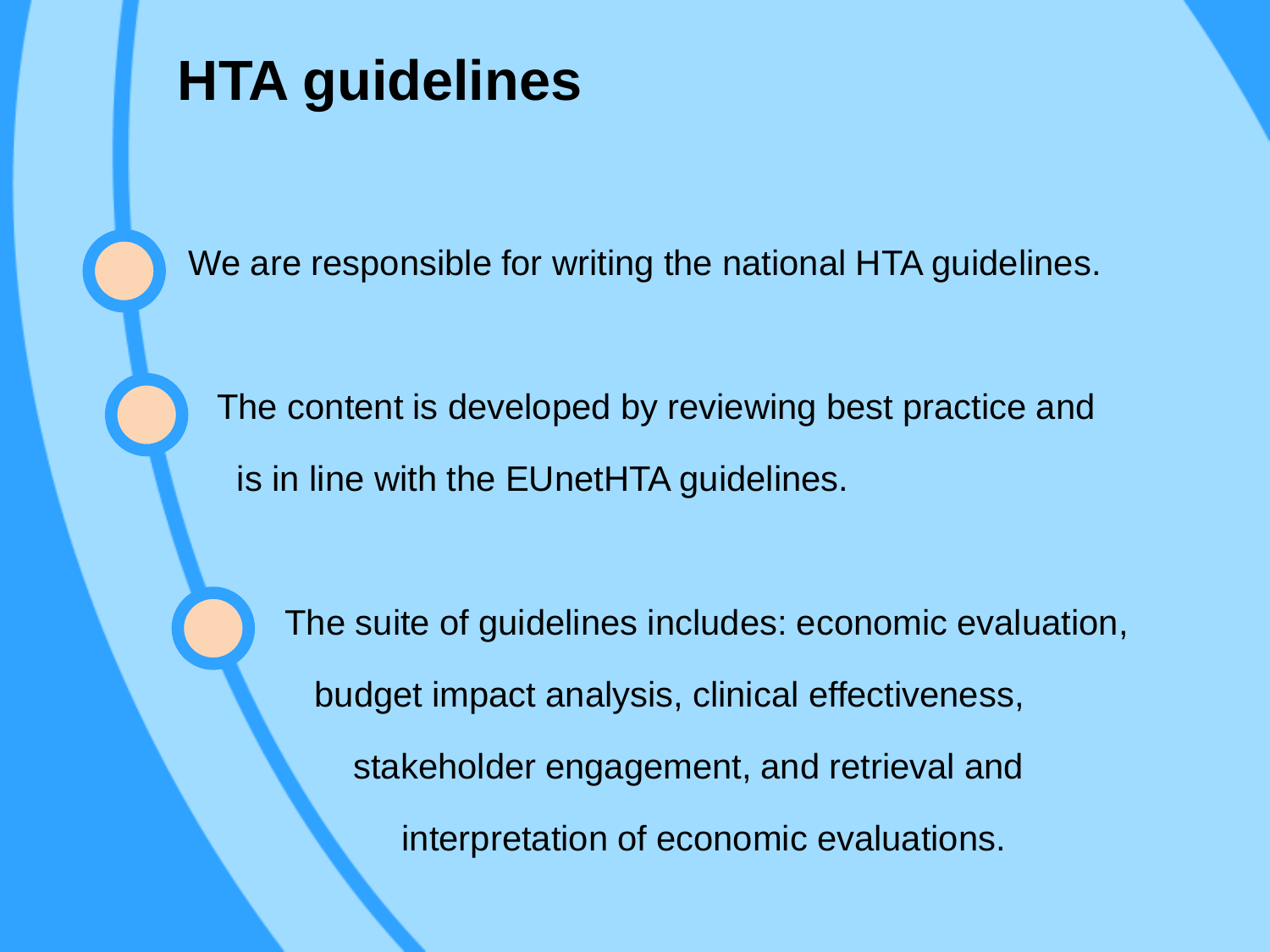# **Quality assurance framework**

With a small team, managing quality assurance is important.

 We have a quality assurance framework that identifies best practice across the various elements of a HTA.

 All aspects of a HTA must be reviewed by at least one other experienced member of the team – we rely on many eyes spotting mistakes potential deficiencies.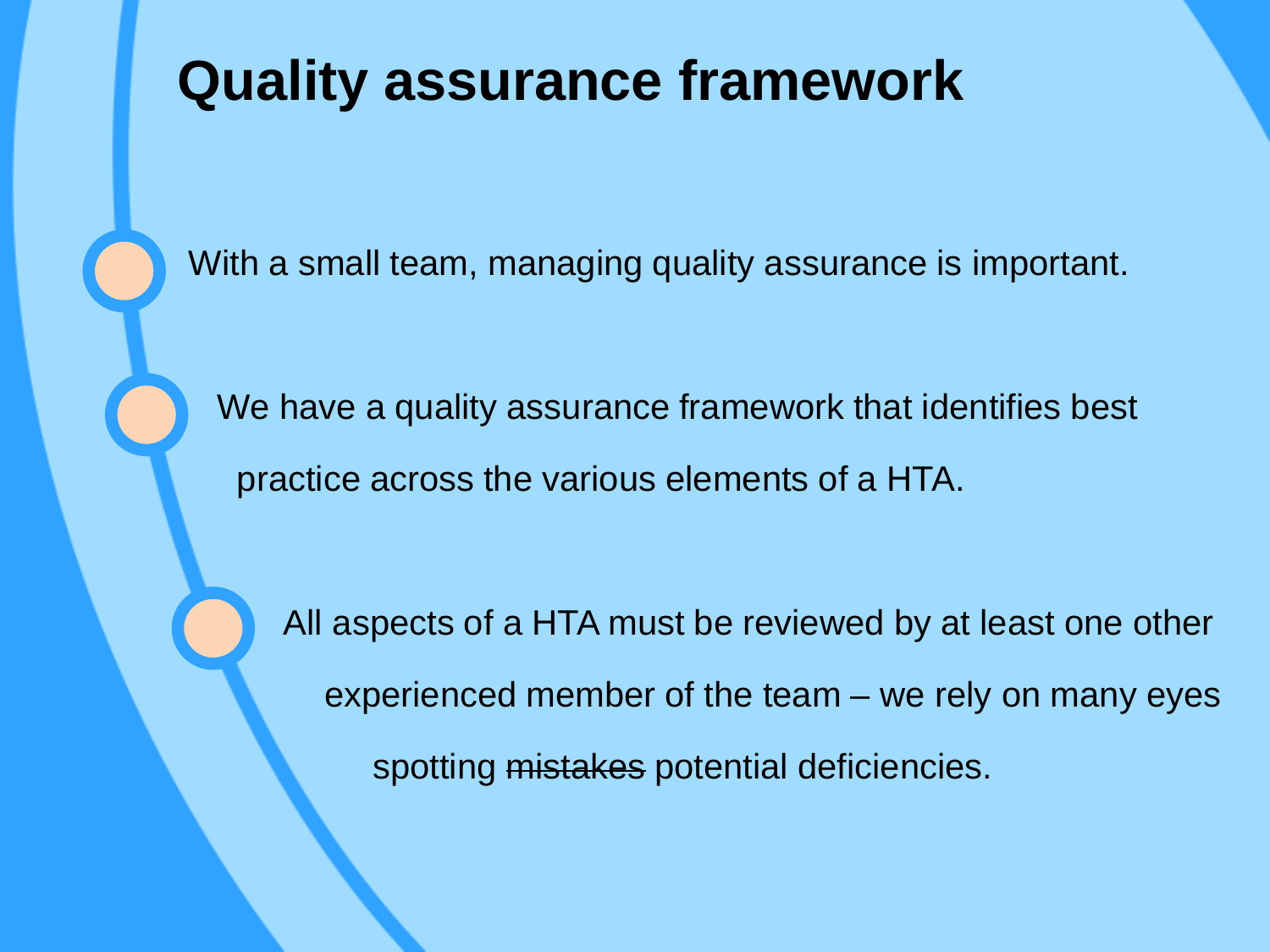# **Where do our topics come from?**

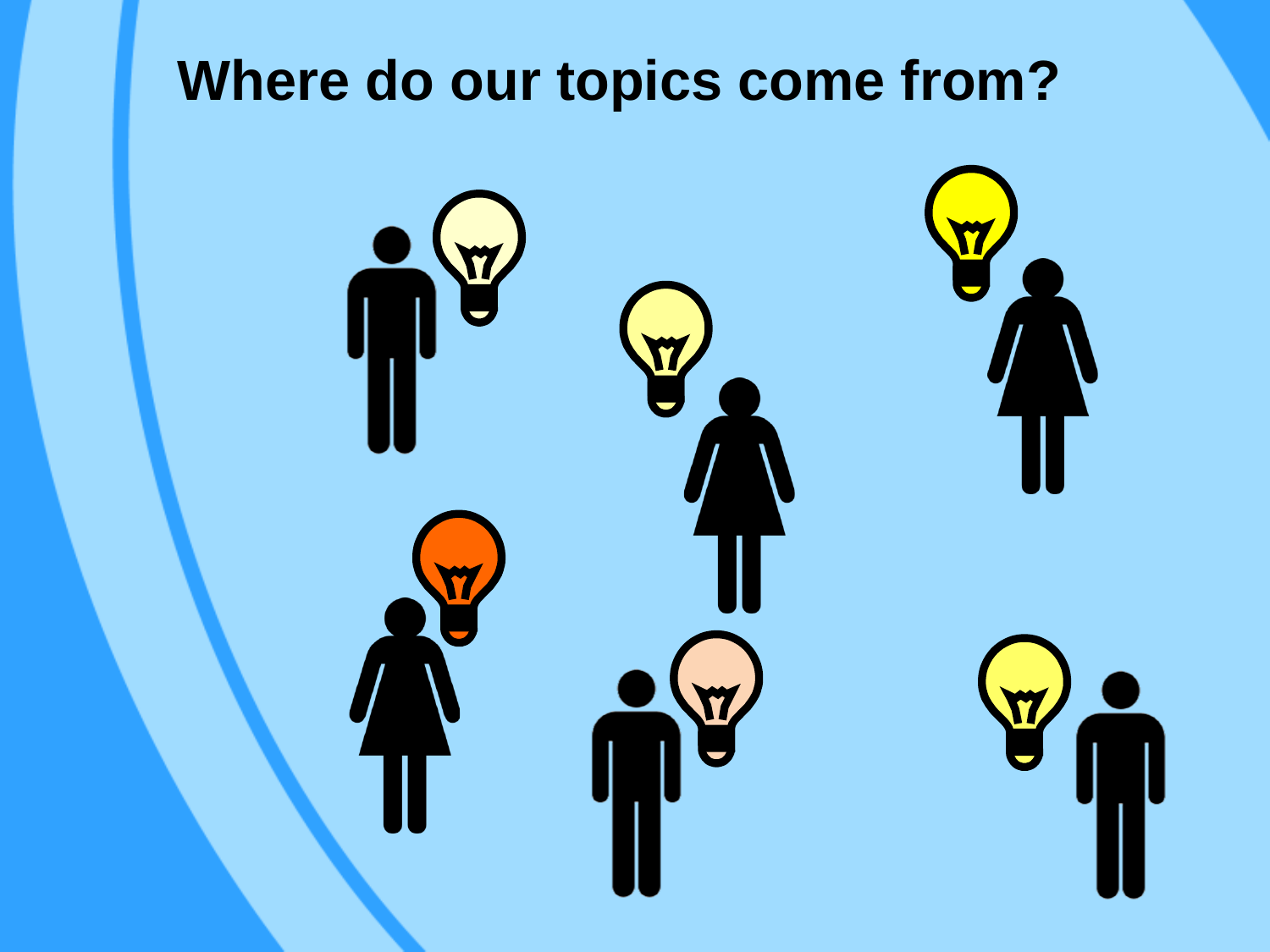# **Where do our topics come from?**

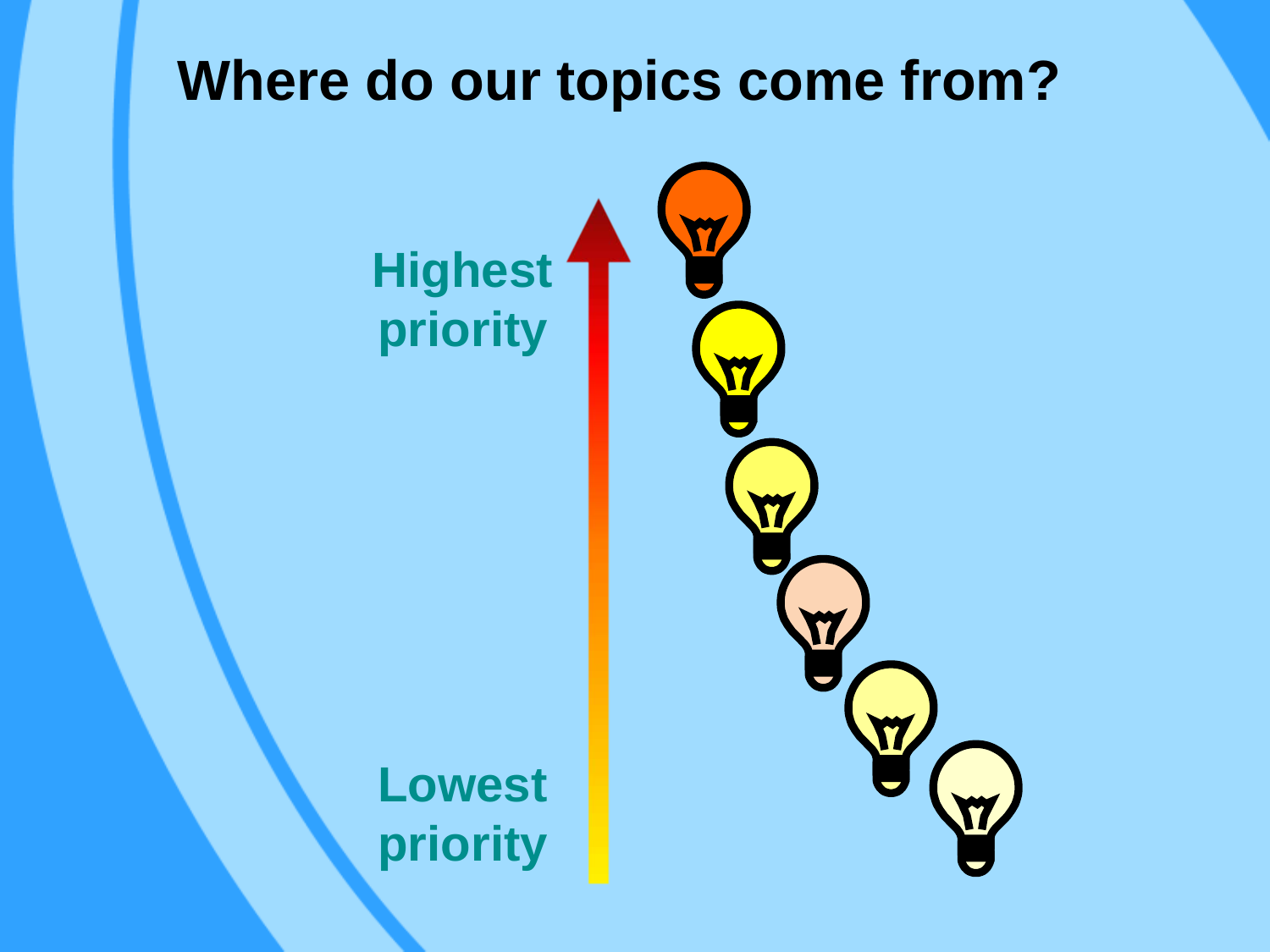# **Where do our topics come from?**

We select topics with support from decision makers.

 Topics are ranked based on a range of criteria, such as disease burden, clinical effectiveness, budget impact.

 The outcome of a HIQA HTA is advice – NOT a binding recommendation. We only evaluate technologies that are linked to a decision.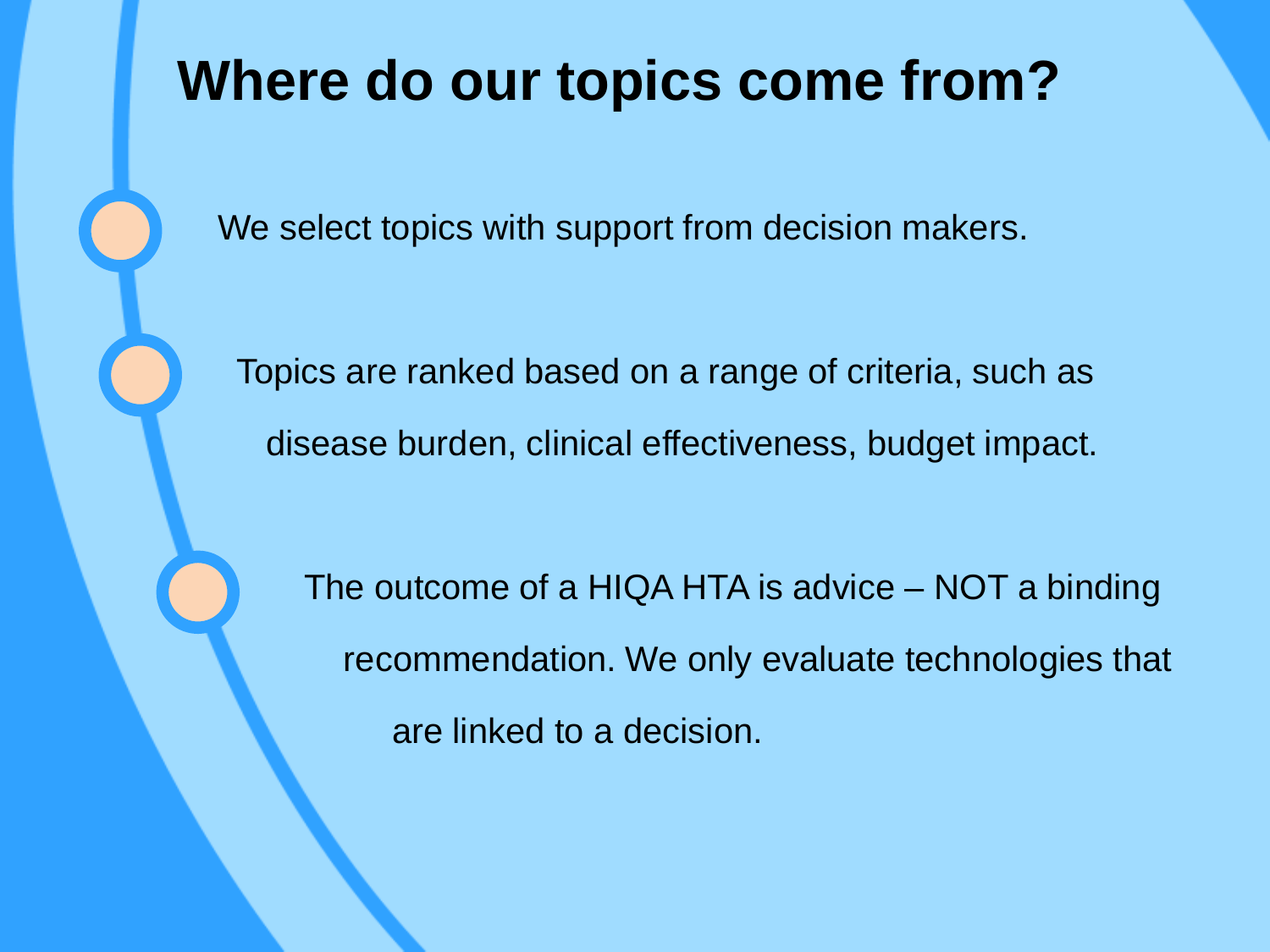# **What sorts of topics have we covered?**

HPV DNA screening

Smoking cessation interventions

Chronic disease self-management

Public access defibrillation

Selective BCG vaccination

Prion filtration

Colorectal cancer screening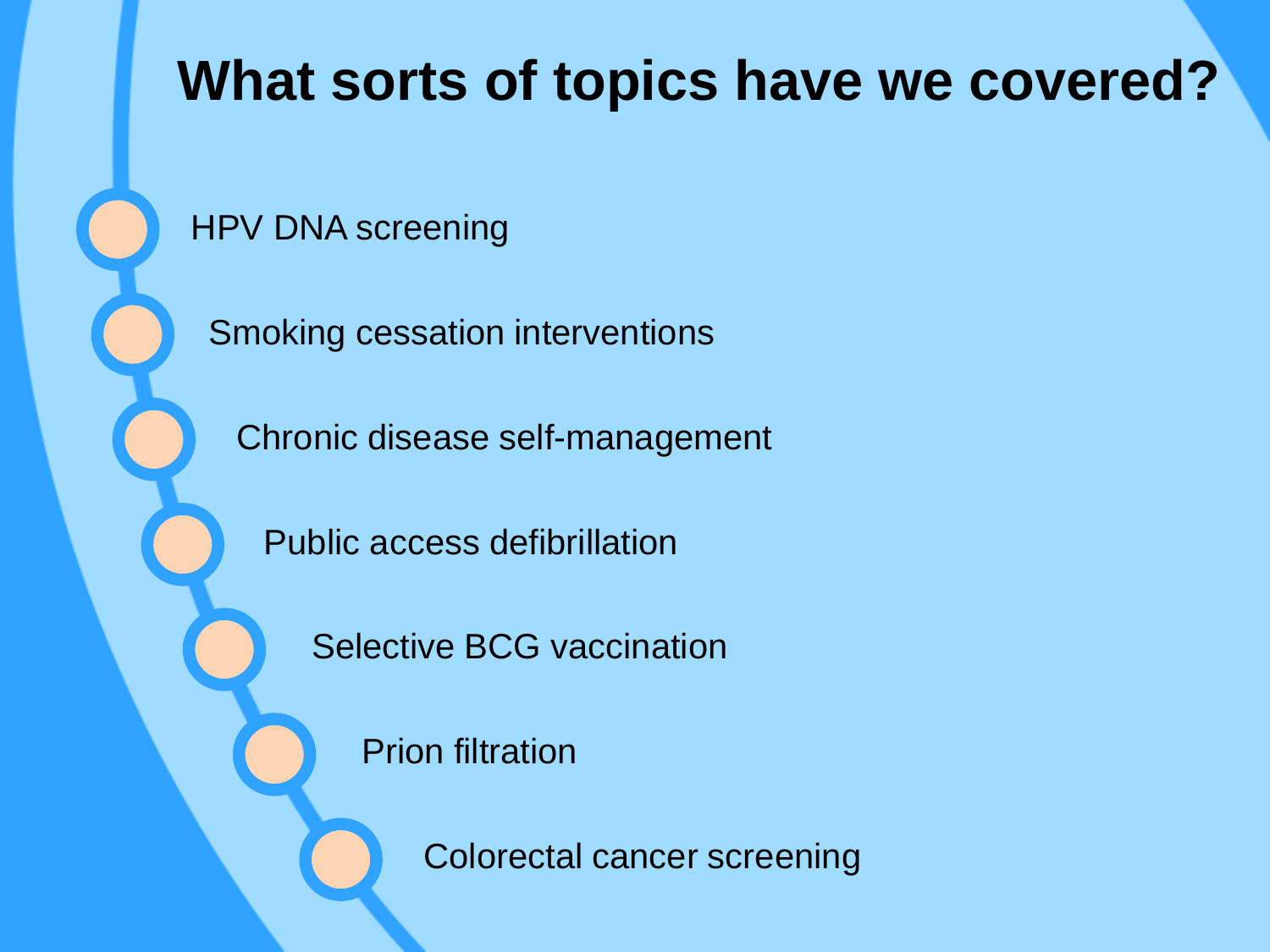# **Specifying the research question**

The research question needs to be broad enough to include the issues relevant to making an informed decision, and narrow enough that it can be answered in a timely manner.

 The choice of comparator can be tricky, as sometimes current practice is ill-defined. We may include a comparator of 'no intervention', which can give rise to ethical issues if doing something is not cost-effective compared with doing nothing.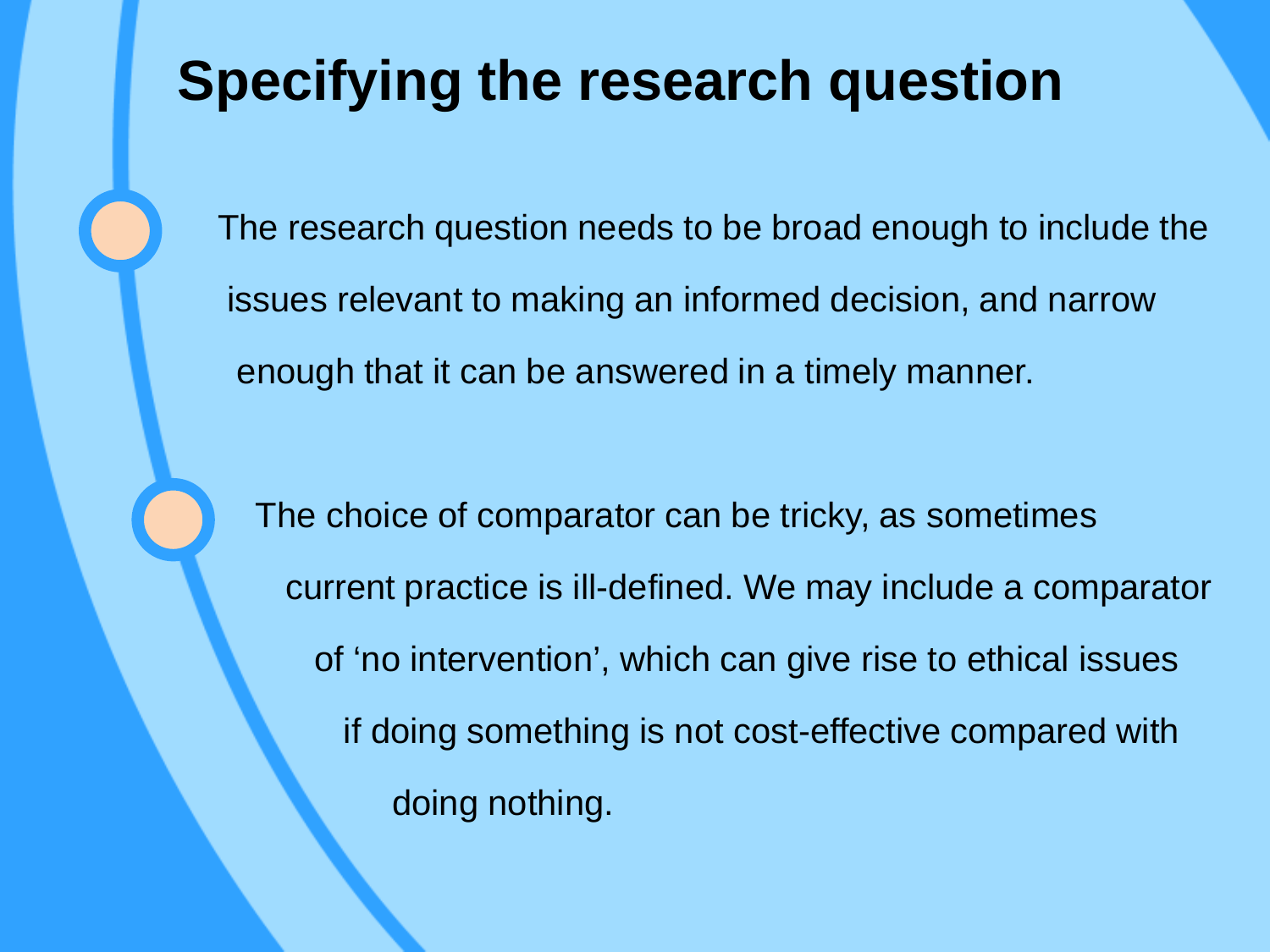

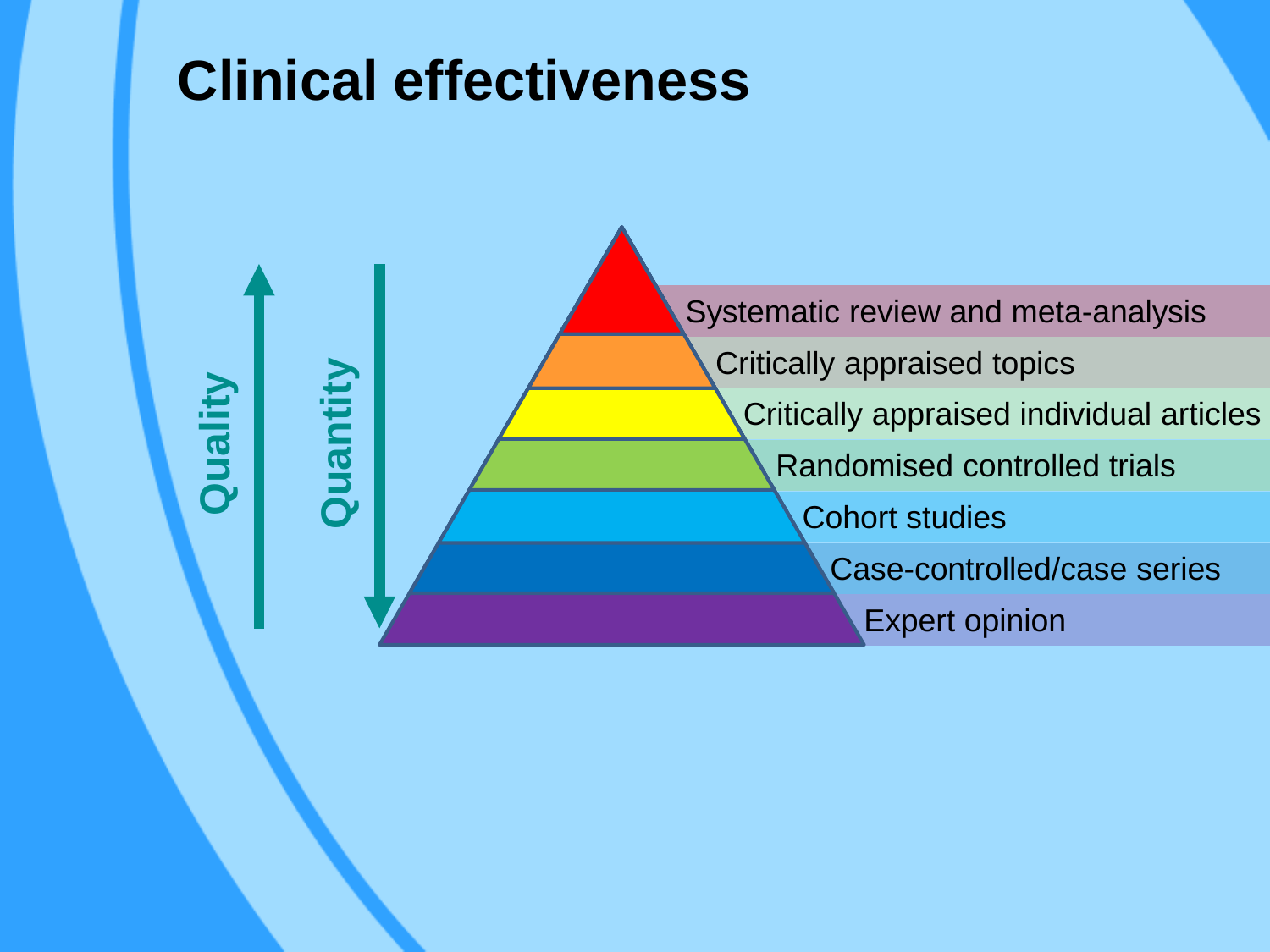# **Clinical effectiveness**

j

ì

By default we include a systematic review of clinical effectiveness in accordance with Cochrane methodology. We also tried the review of reviews approach....

 For devices and public health initiatives the evidence is often tricky to gather, appraise and synthesise.

 The fact that a HTA is required often points to potentially equivocal or poor quality evidence.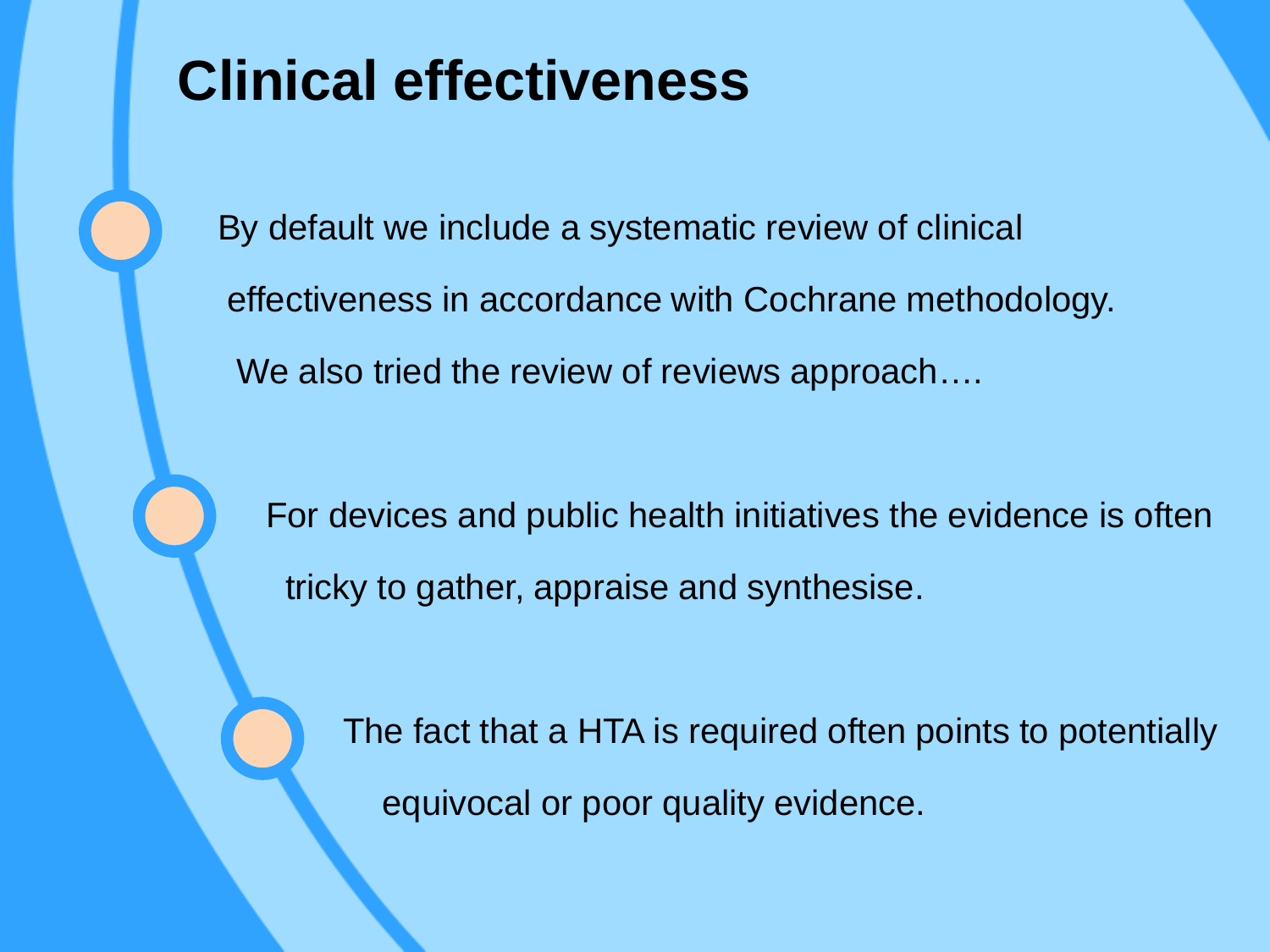

j

# **Evidence synthesis**

For drugs, there are often (by necessity) results available from at least one RCT.

 For devices, to date the picture has tended to be less clear. Having a small number of studies of dubious quality is not generally a sound basis for meta-analysis.

> There is a need to use multiple sources of evidence, coupled with expert clinical support for interpretation, to generate supportable effect estimates.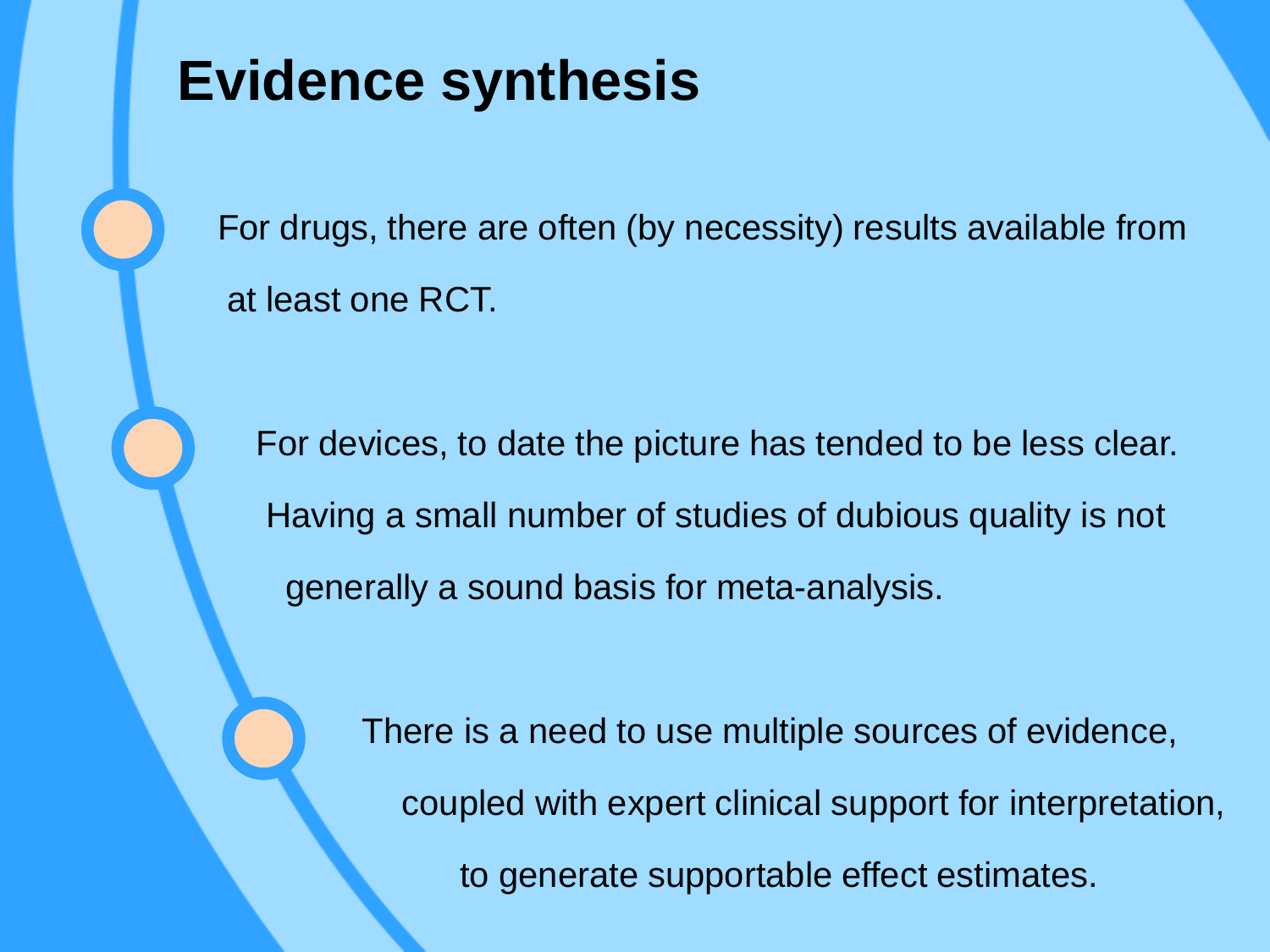# **Epidemiological data**

Data on burden of disease can be problematic. The nature of how health service utilisation data are recorded in Ireland can create challenges in gathering epidemiological data (even prevalence and incidence data).

 We tend to use a pragmatic combination of local and international data, with as much sense-checking as possible.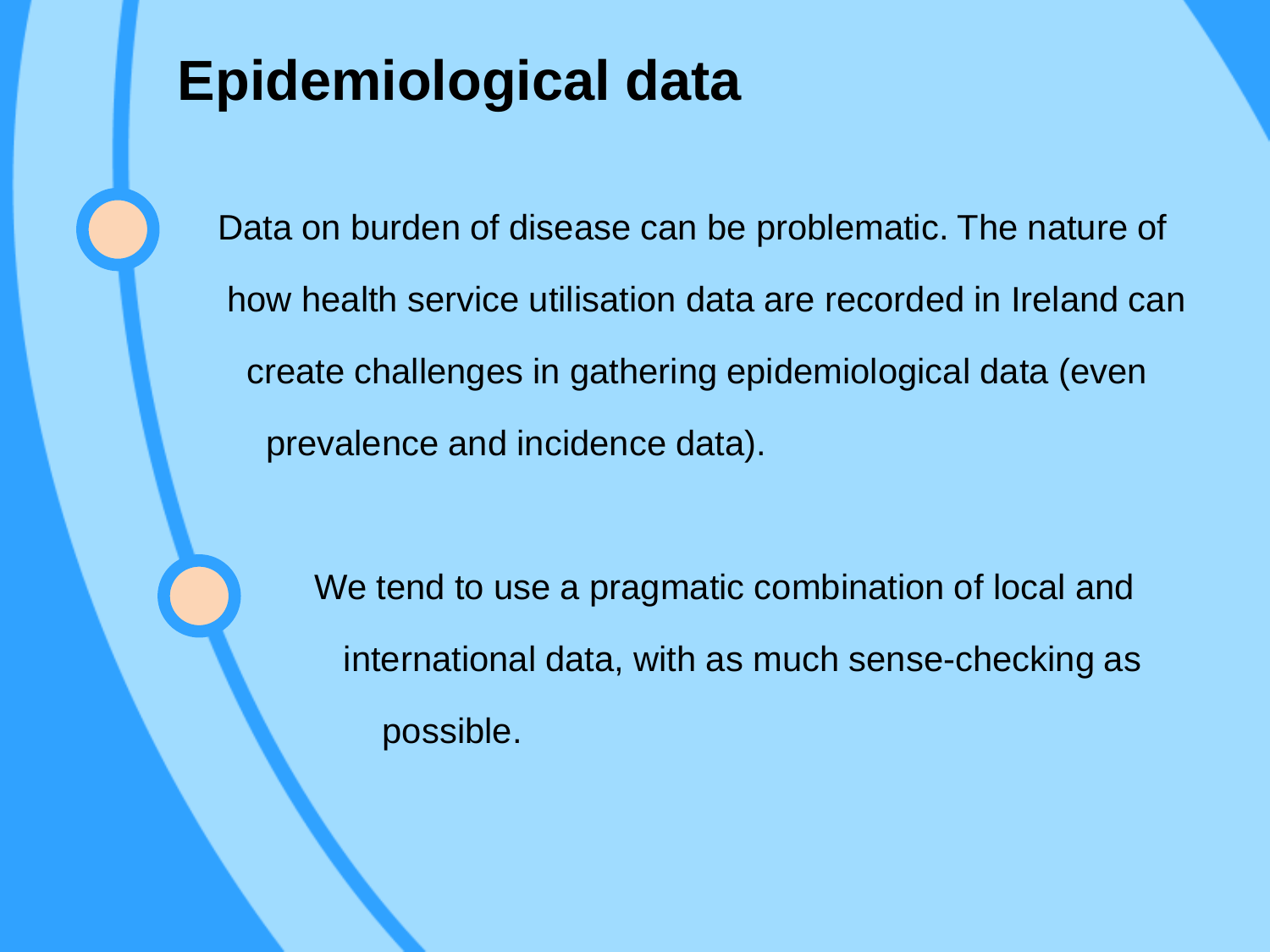

# **Cost data**

Data on costs can be problematic. (I'm getting a feeling of *déjà vu*…)

 Ireland has a two tier health system, and has some cost data for the 40% who get care free at the point of access. The data for so-called private patients is not as good.

> Sometimes we have to resort to micro-costing or else borrow from international data, which is not ideal.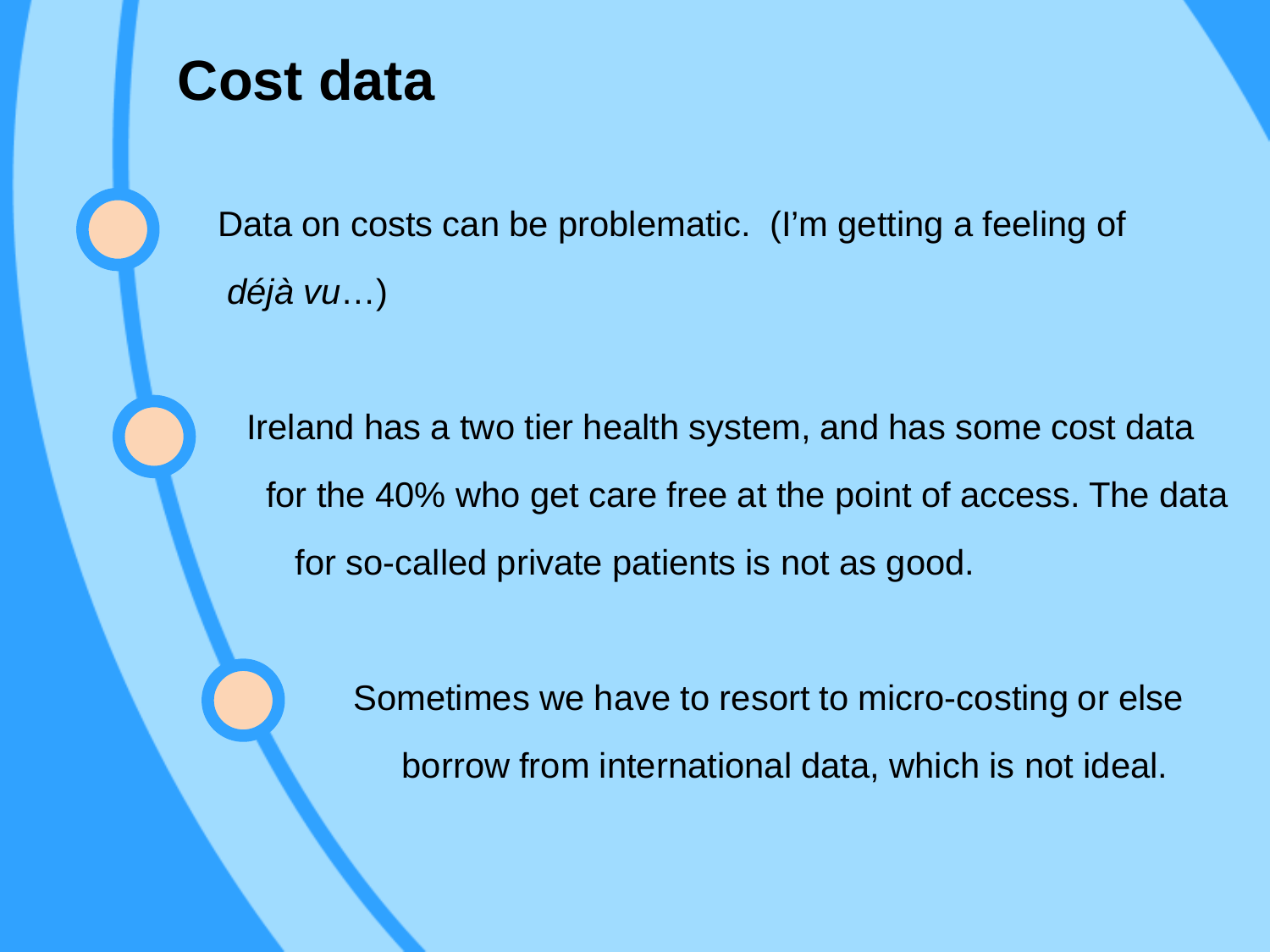# **Economic evaluation**

We typically do a systematic review of cost-effectiveness studies before we start developing an economic model.

 It tells us what sort of results to expect, and gives us pointers for how to approach the problem. It might even suggest who to approach for an existing model.

> The available quality appraisal tools have limitations and it can be challenging to determine applicability.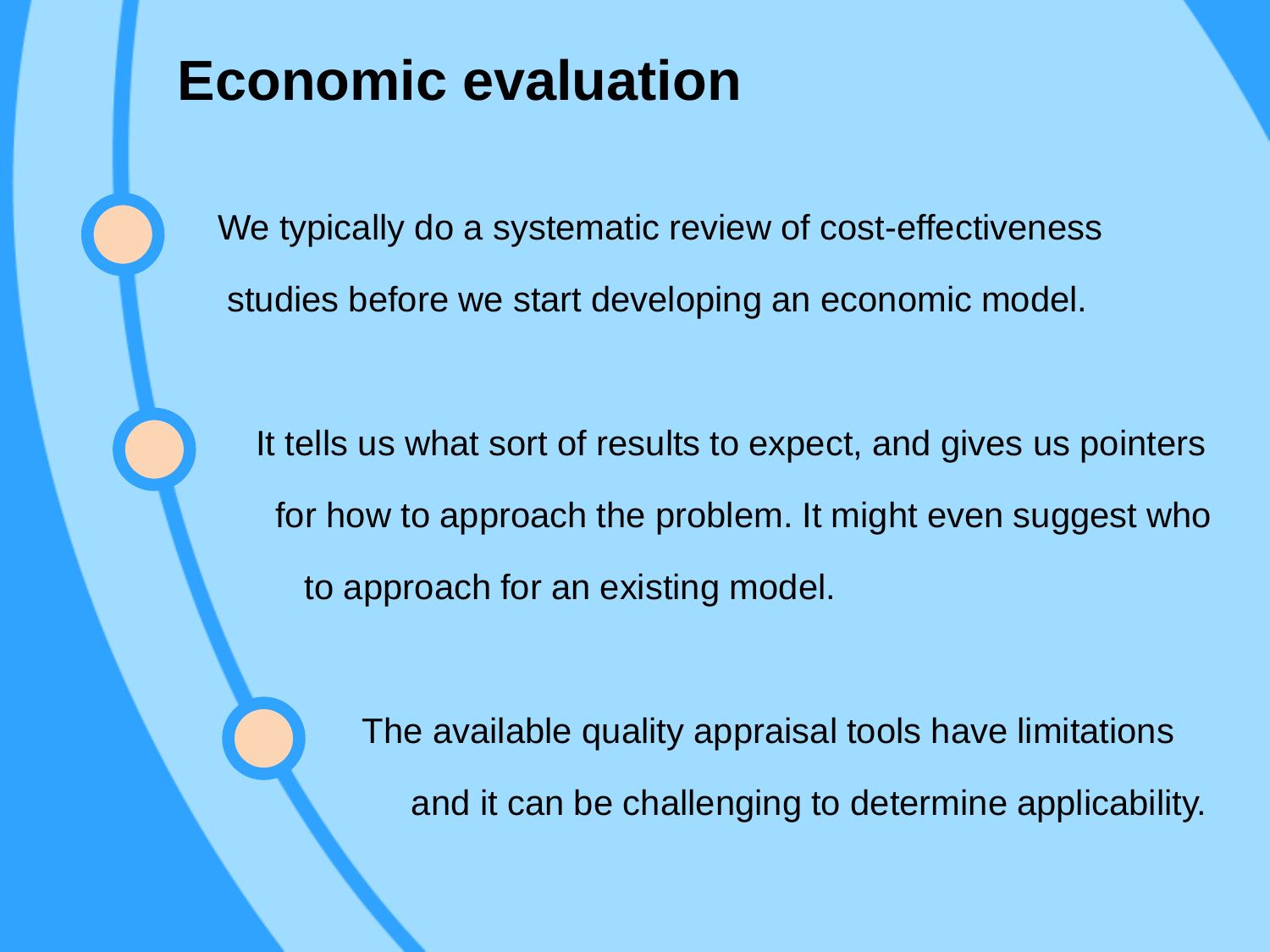# **Perspective and discounting**

The base case is, by default, taken from the perspective of the publicly-funded health service.

 However, occasionally a societal or quasi-societal perspective is justified. The structure of the Irish health system, particularly in terms of primary care, means that costs can easily be shifted to patients.

Discounting is 5% applied to both benefits and costs.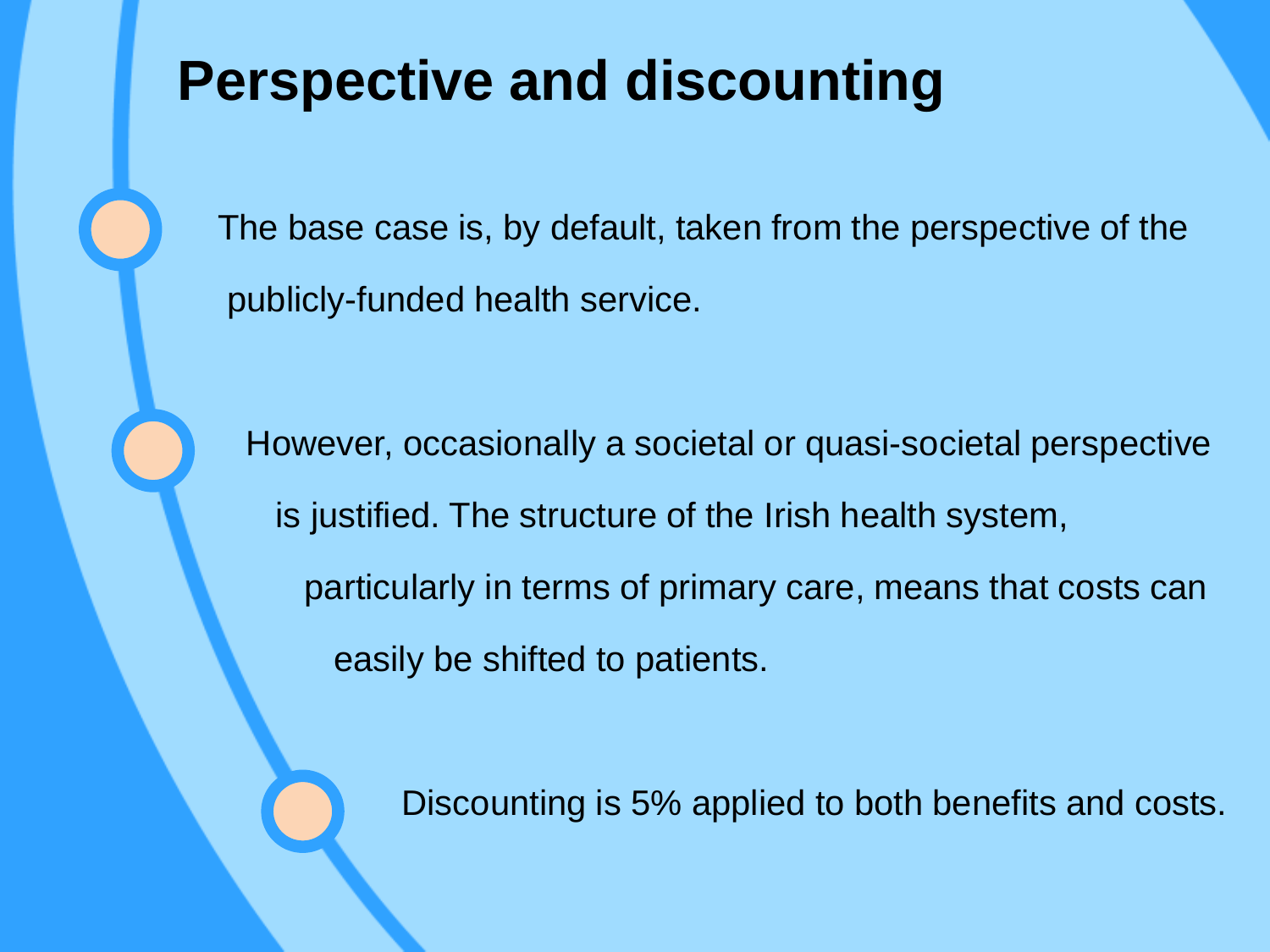For models, we try to beg, borrow or steal in preference to developing a *de novo* model.

 The model typically simulates the population for as long as they will plausibly get benefits.

Our default approach is a cost-utility analysis.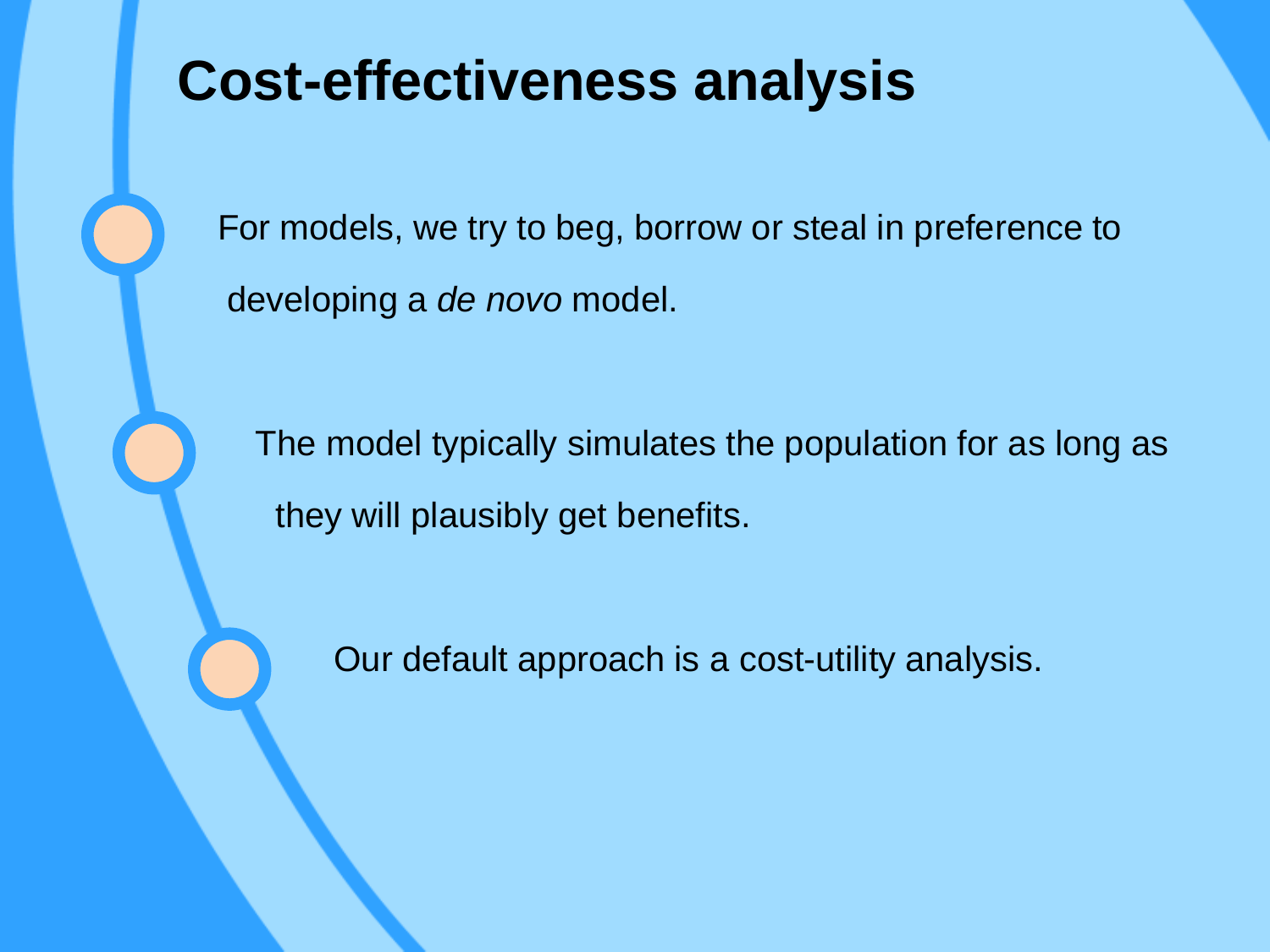We like to think of our models as perfect descriptions of reality...

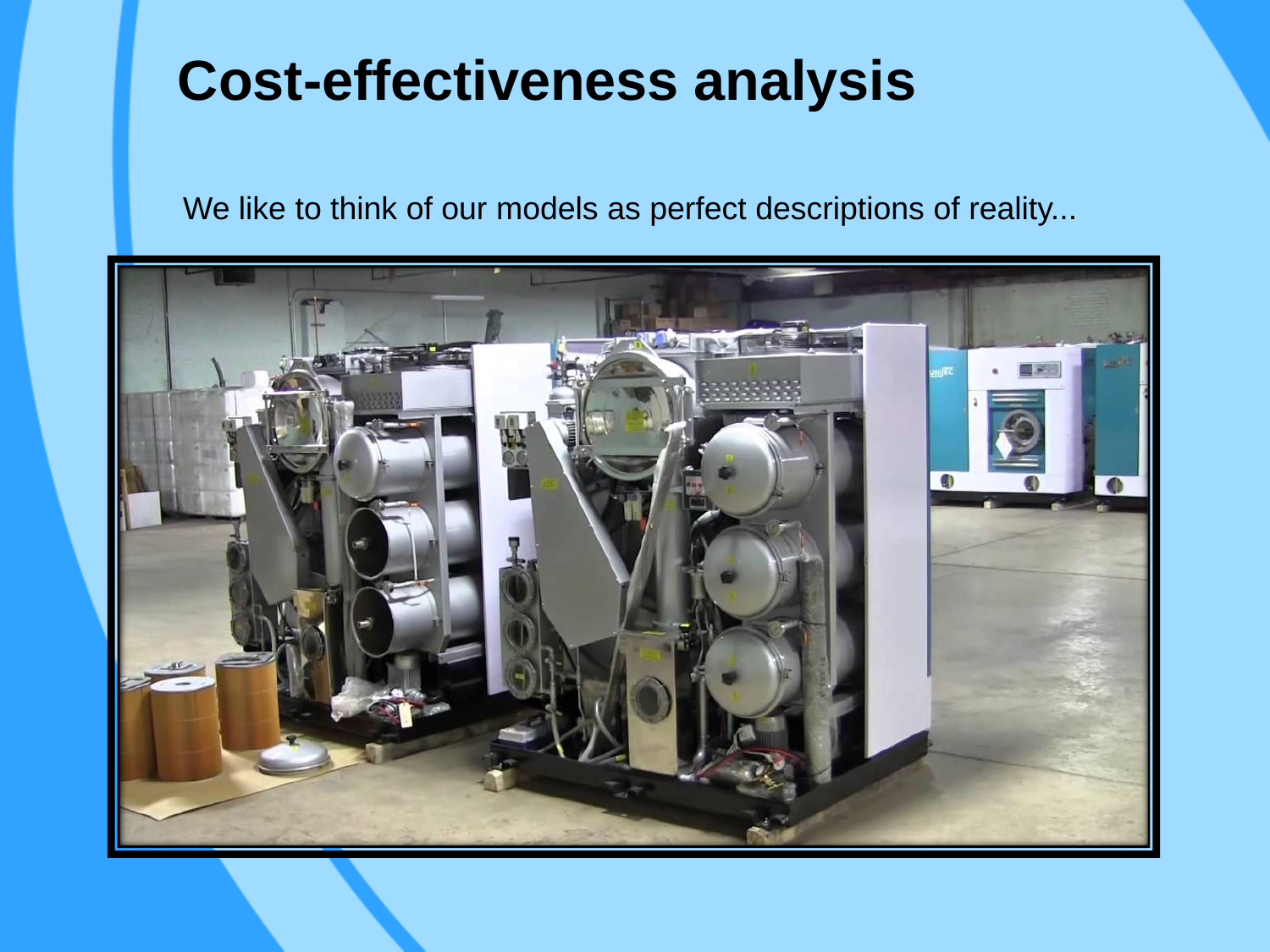... Of course, reality tends to be somewhat messy!

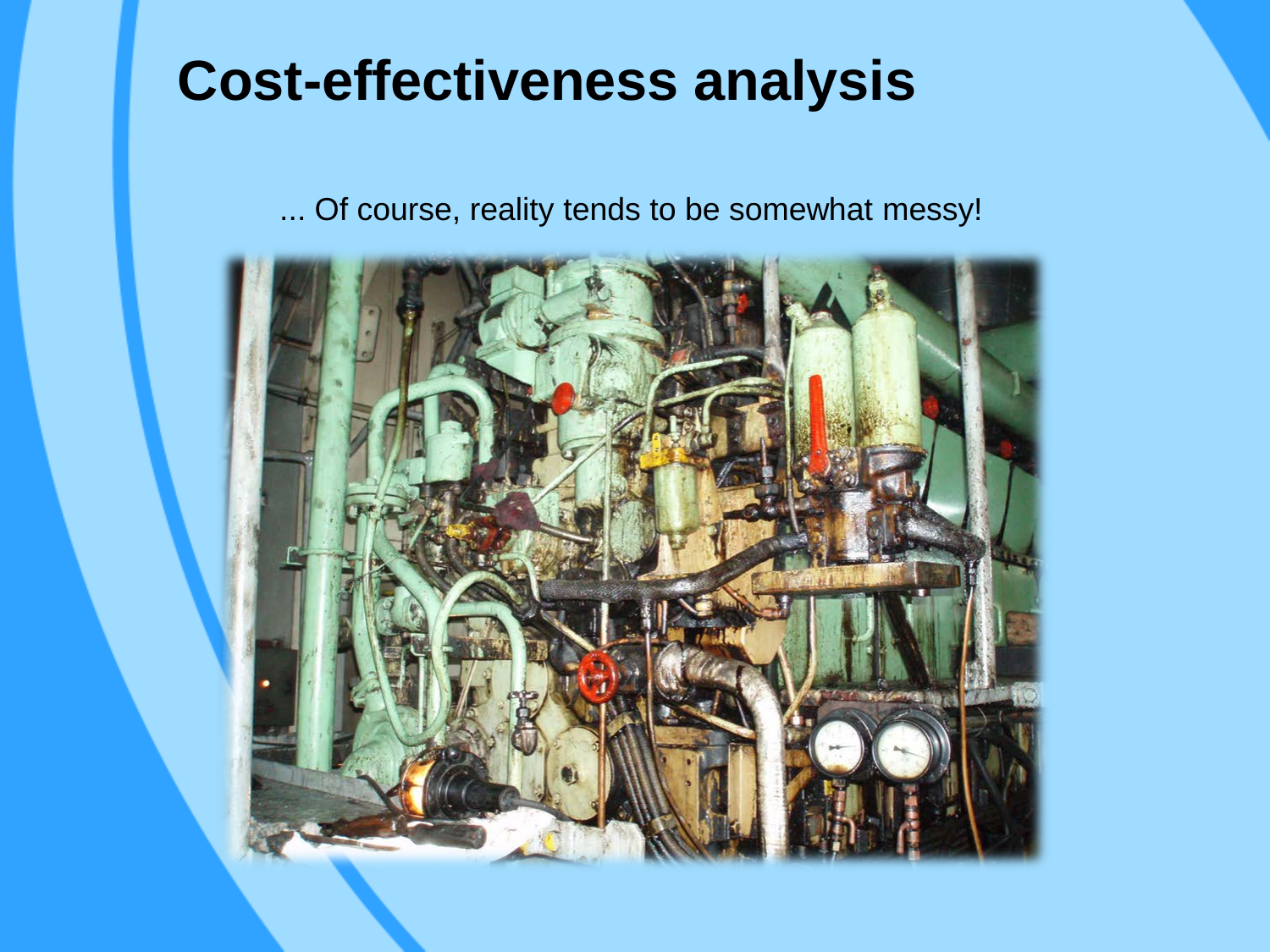We summarise our findings using the incremental cost-effectiveness ratio and budget impact.

 For drugs, the willingness-to-pay threshold ranges from €20,000/QALY to €45,000/QALY.

 There is no formal willingness-to-pay threshold for non-drug interventions.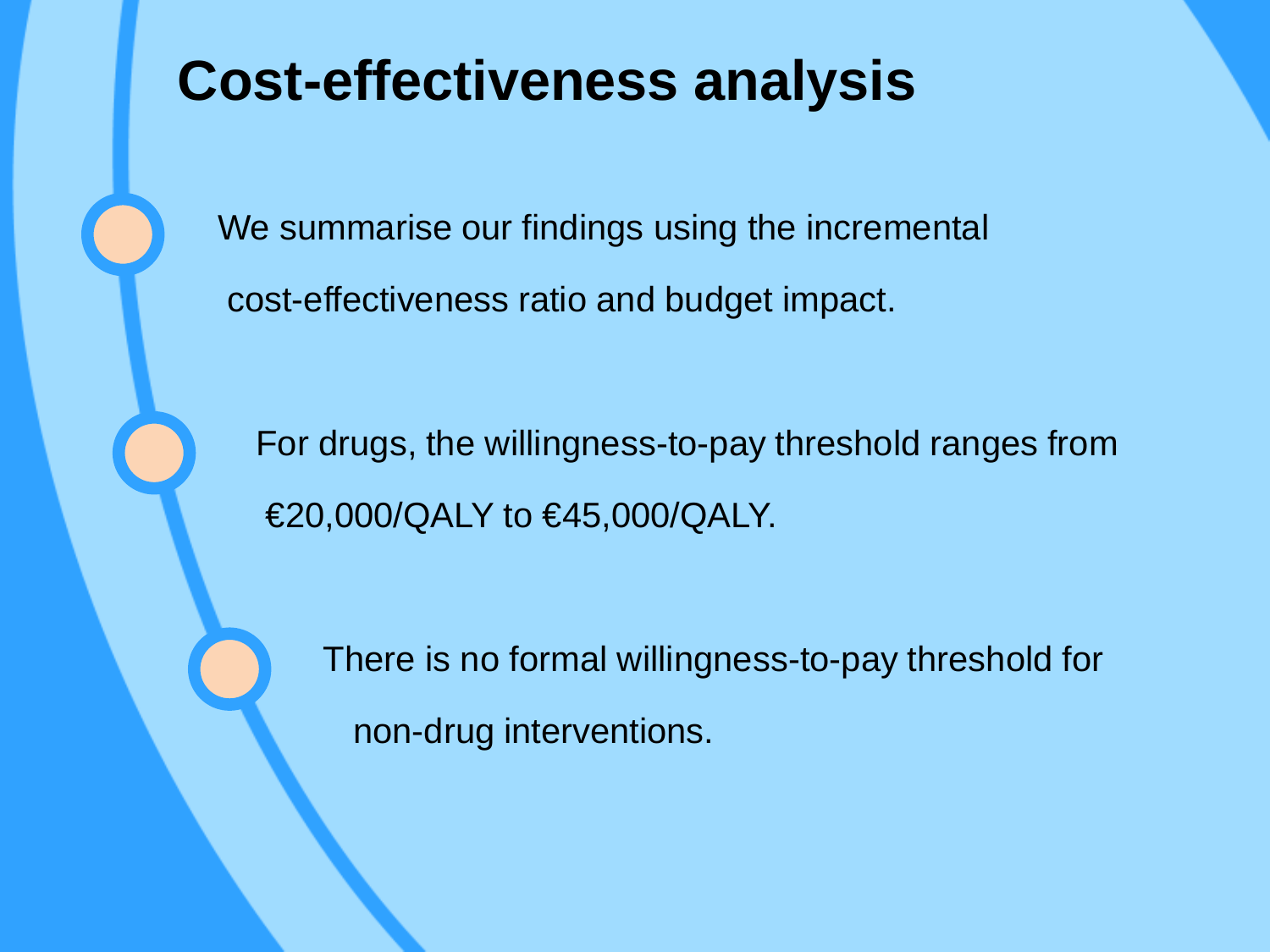# **Other domains**

We also consider organisational, ethical and social issues. We typically use the EUnetHTA Core Model to address these questions.

 Organisational issues tend to be very important to the decision maker, as that is where capacity constraints and potential challenges for implementation are highlighted.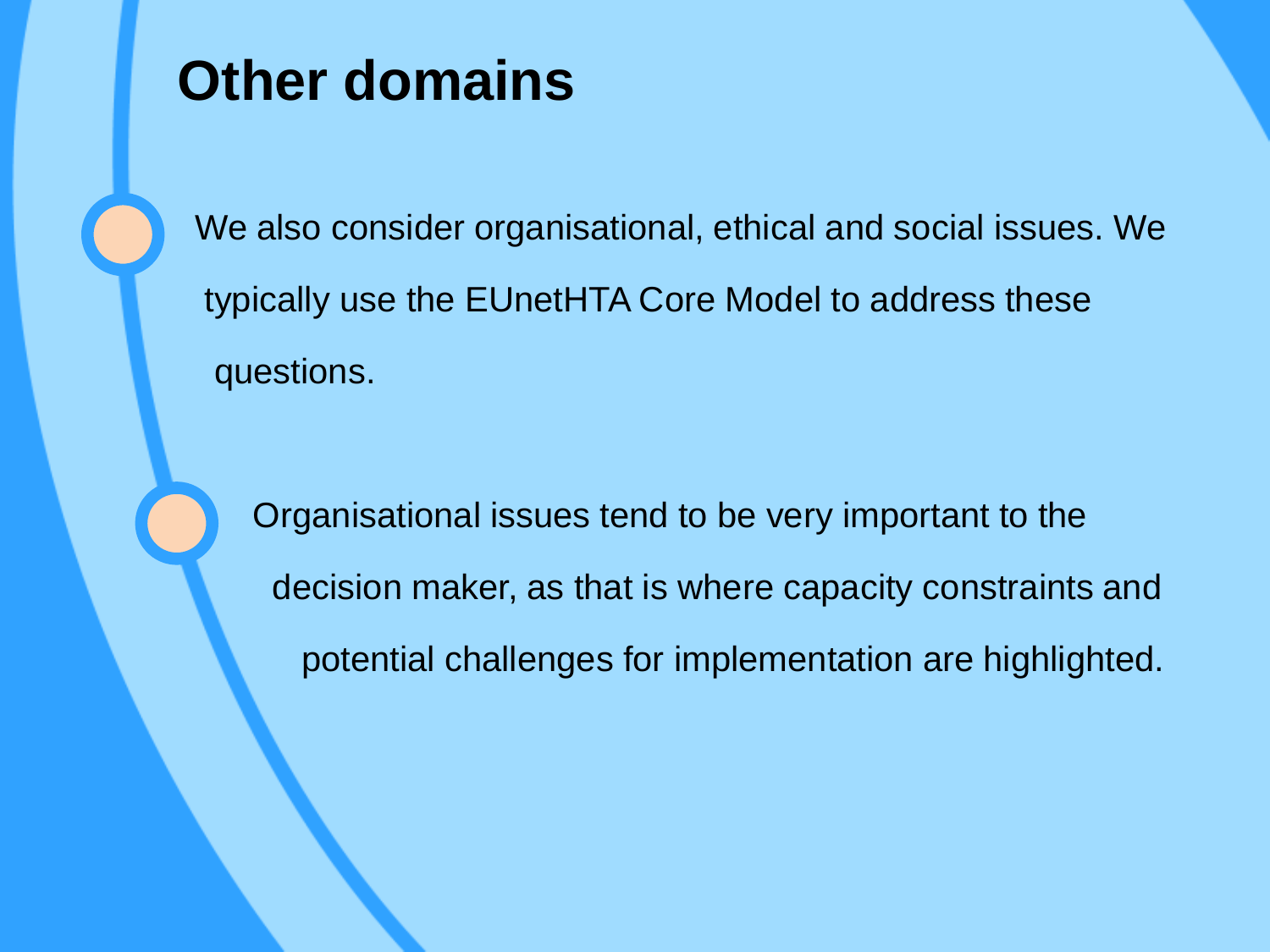

# Press release to guide coverage

Infographic

Media interviews (TV, radio, newspapers)

Peer-reviewed scientific papers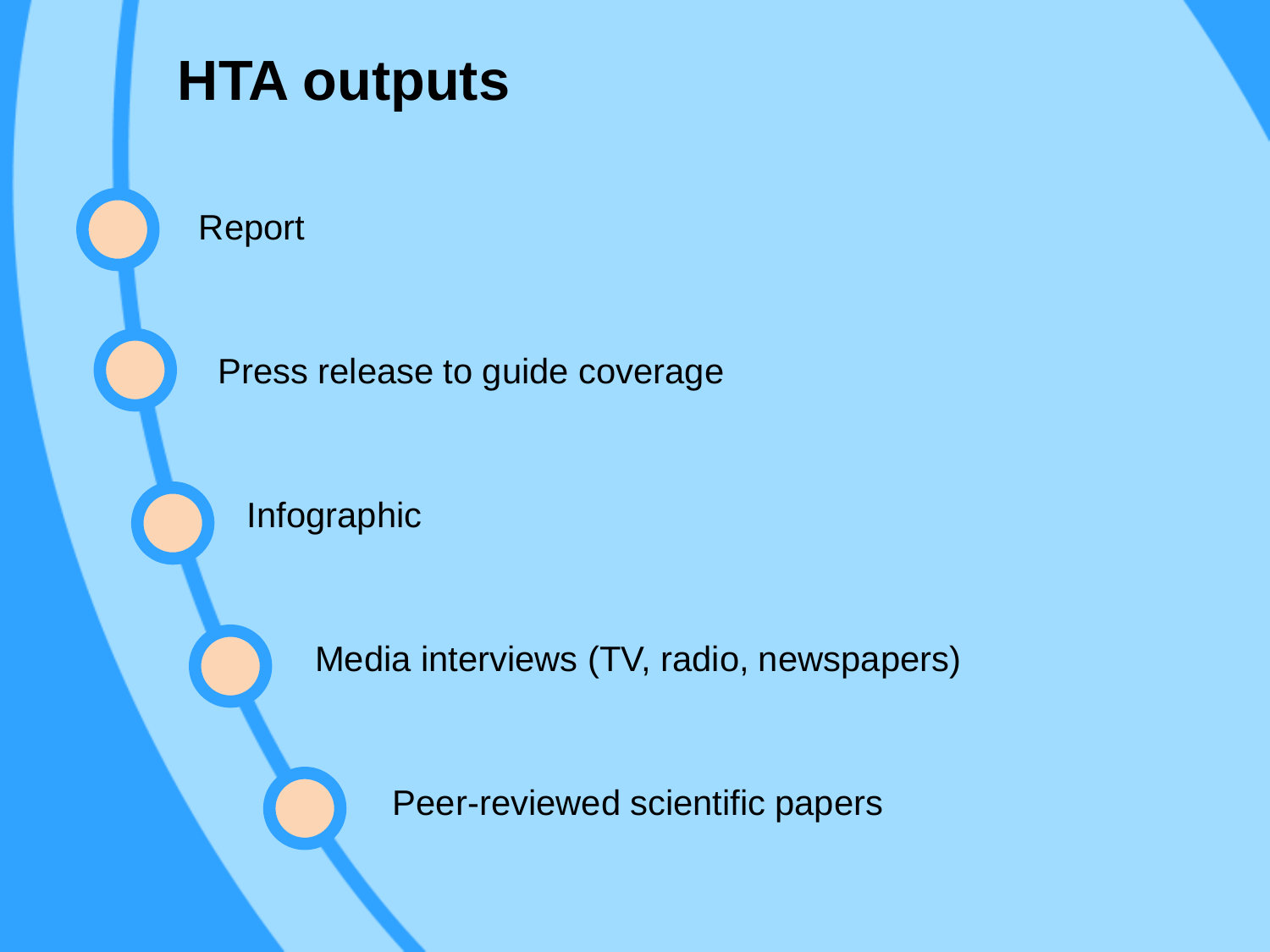# **HTA outputs**

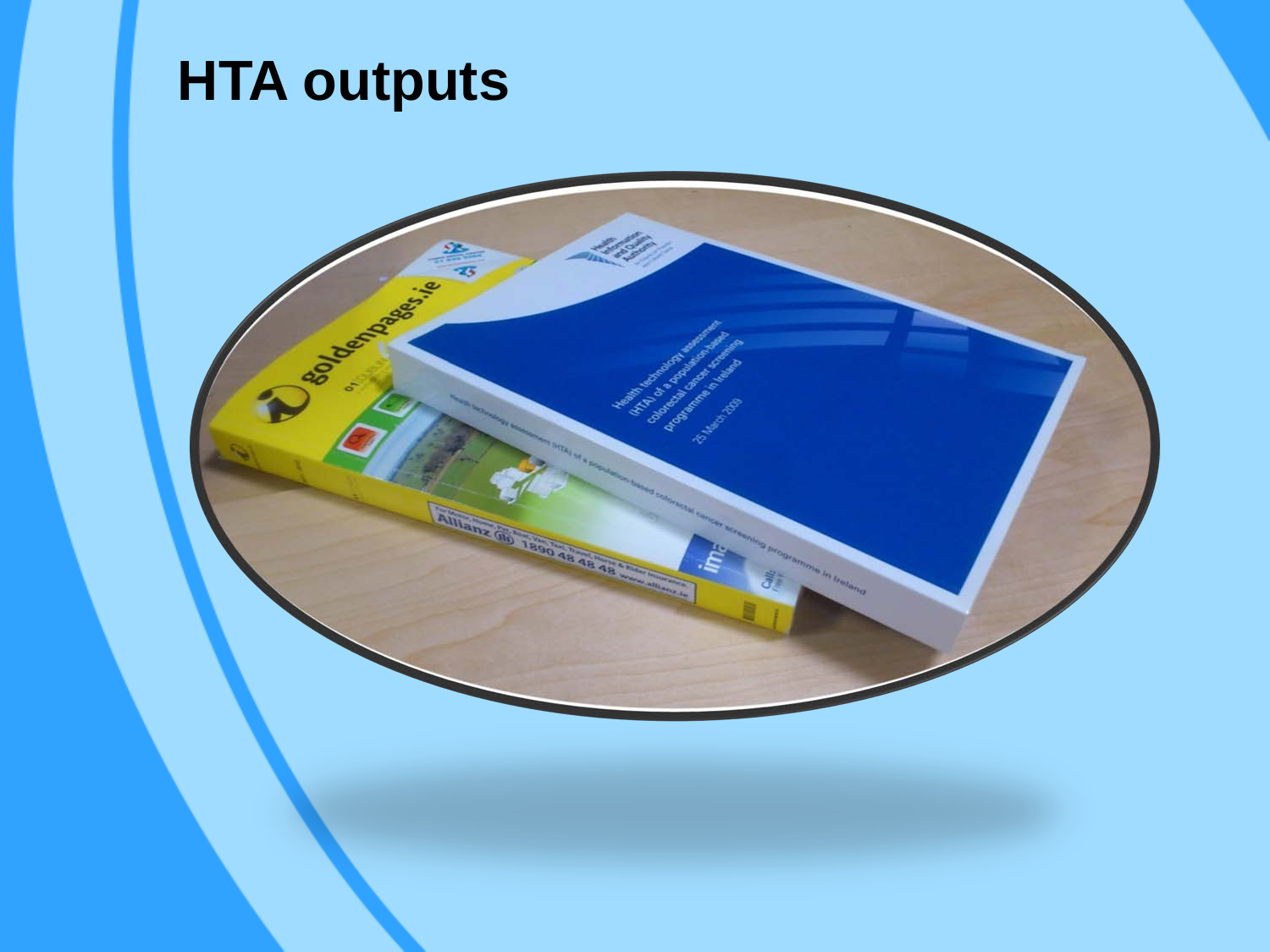# **HTA outputs**

A typical technical report is 45,243 words long...

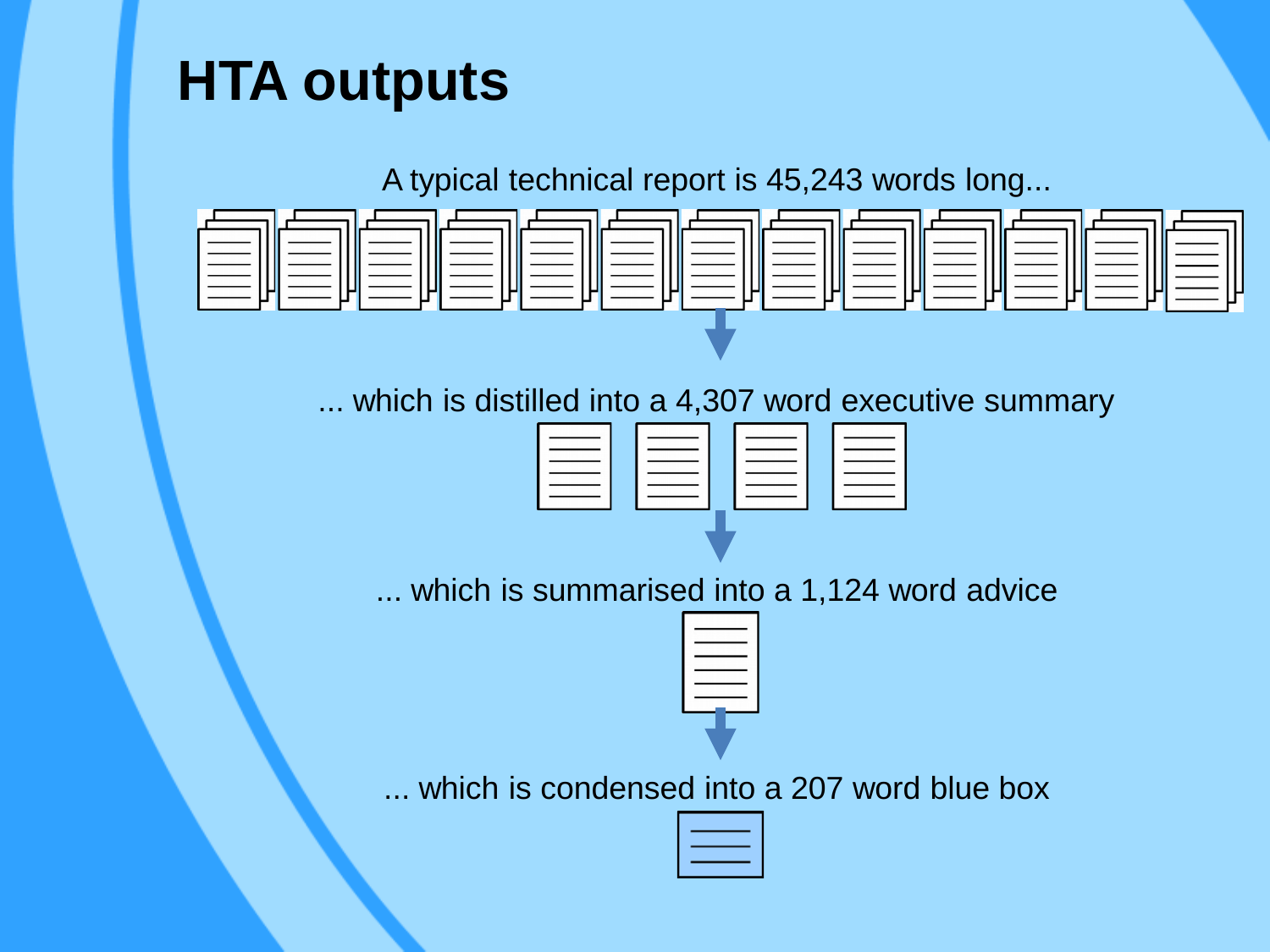# **Stakeholder engagement**

Every project includes an expert advisory group comprising a range of stakeholders including service providers, clinicians and patient representation.

 Topics that may be contentious or of substantial public interest are often also put out to public consultation.

> We engage with stakeholders on an ongoing basis to ensure a wider appreciation of HTA.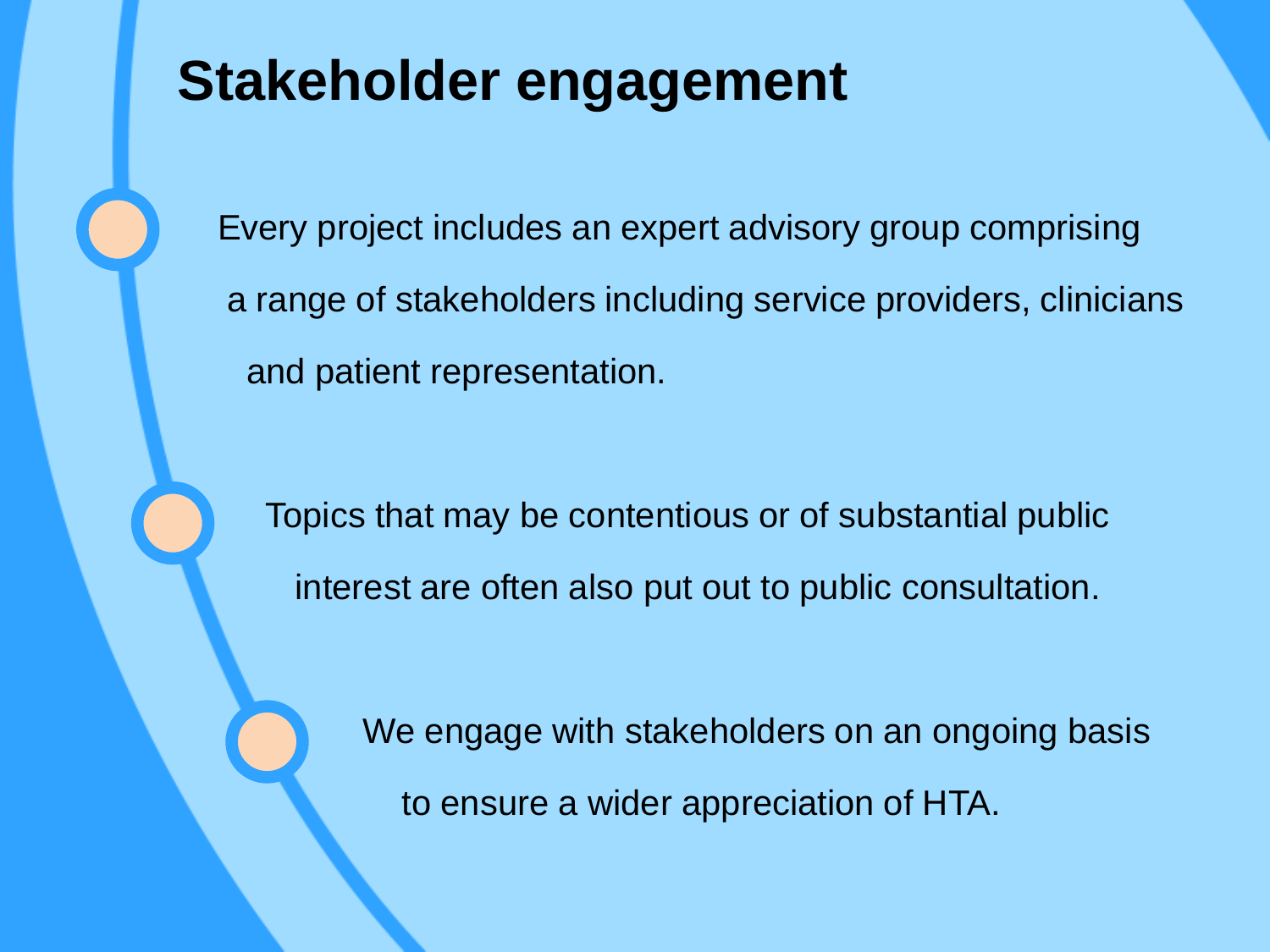

# **Conclusions**

HIQA carries out predominantly non-drug HTAs to inform decision making by the Department of Health and HSE.

 We carry out HTA in accordance with best practice and in line with the EUnetHTA methodology.

 HTA is resource intensive and tends to be a messy business. To ensure maximum benefit to the healthcare system, it is important to make pragmatic choices and leverage off existing work.